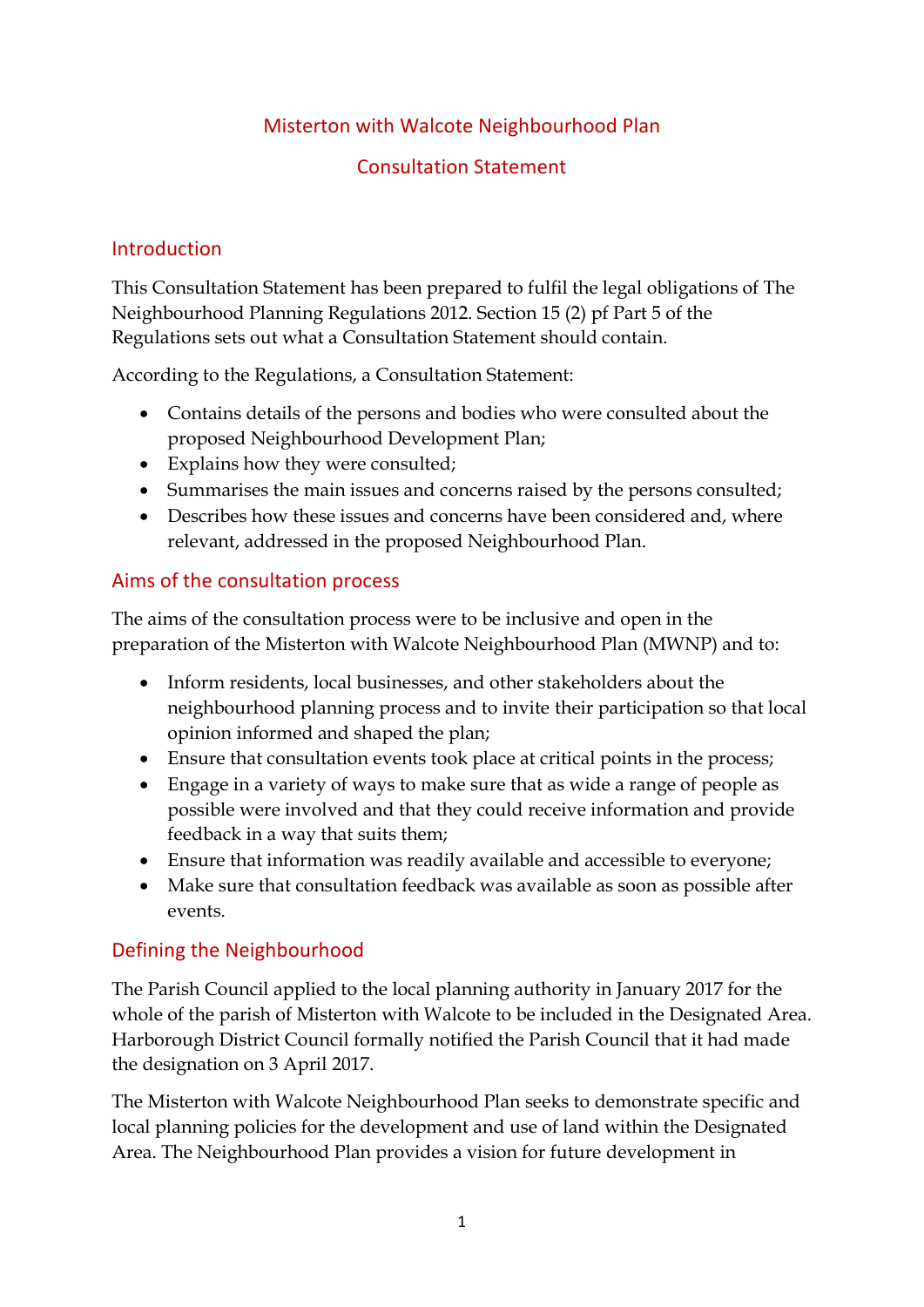Misterton with Walcote, based on the views of the local community and supported by socio-economic and demographic data.



**Misterton with Walcote Neighbourhood Designated Area**

## Preparing the plan

The Parish Council set up the Misterton with Walcote Neighbourhood Plan Advisory Committee (MWNPAC) to undertake the development of the Plan. Members of the MWNPAC were appointed by the Parish Council having volunteered in response to an open event held at the Walcote Memorial Hall on 8 April 2017. It originally consisted of five residents plus 2 Parish Councillors. The Parish Council agreed Terms of Reference for the MWNPAC at its meeting on 3 August 2017 [\(https://www.mistertonwithwalcote.org.uk/uploads/np-advisory](https://www.mistertonwithwalcote.org.uk/uploads/np-advisory-committee-terms-of-reference-misterton-with-walcotefinal.pdf)[committee-terms-of-reference-misterton-with-walcotefinal.pdf](https://www.mistertonwithwalcote.org.uk/uploads/np-advisory-committee-terms-of-reference-misterton-with-walcotefinal.pdf) ).

MWNPAC's mandate was to drive the process, consult with the local community, gather evidence to support emerging policies and deliver the Plan.

MWNPAC met on the following dates:

| 24 August 2017   | 2 October 2017 | 25 November 2017 |
|------------------|----------------|------------------|
| 14 December 2017 | 5 March 2018   | 8 May 2019       |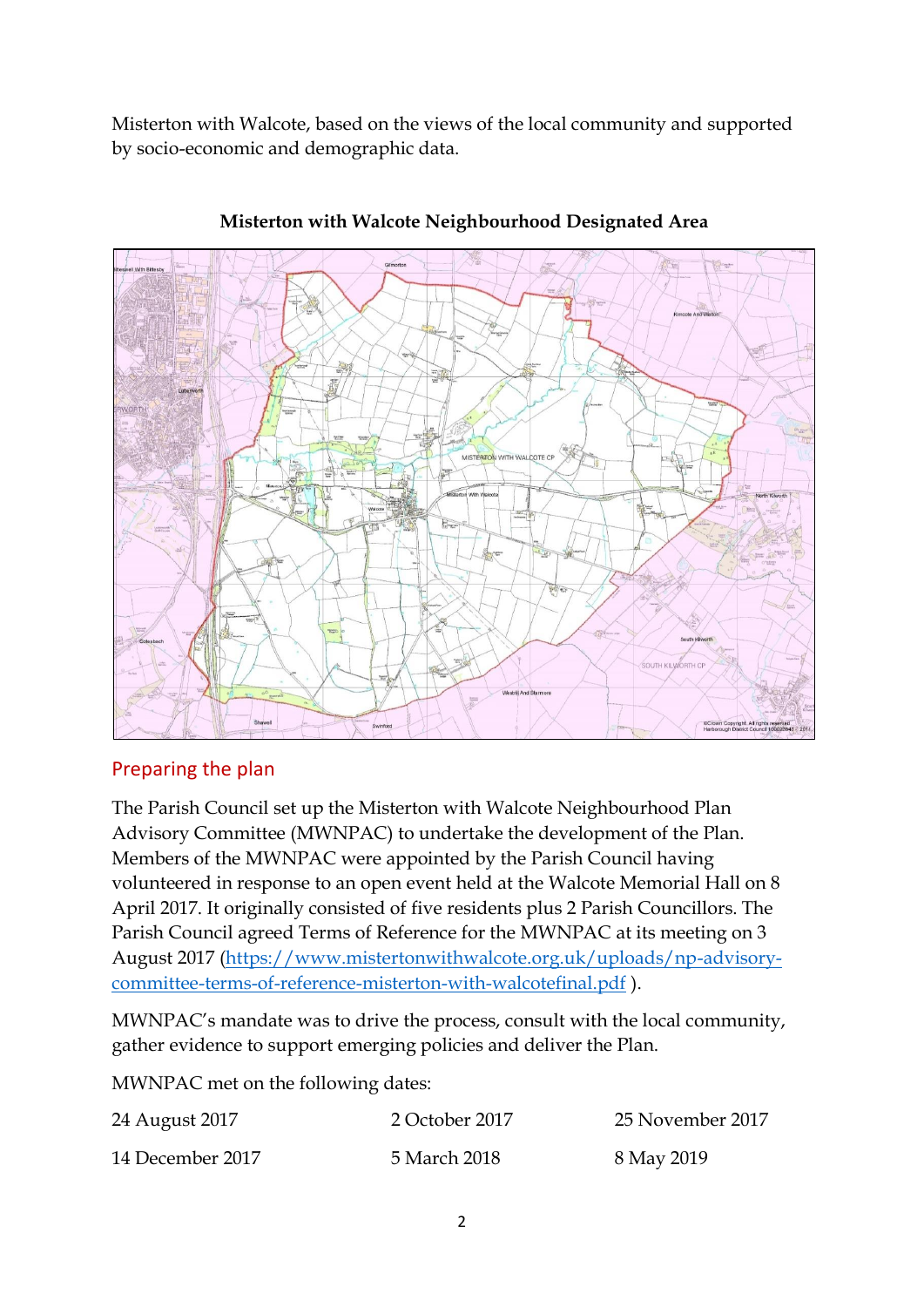The minutes of the MWNPAC can be found in the Neighbourhood Plan section of the Misterton with Walcote Parish Council website: <https://www.mistertonwithwalcote.org.uk/neighbourhood-plan.html>

The Parish Council also resolved at its meeting on 3 August 2017 to commission an external consultancy (YourLocale) to provide professional support to the MWNPAC to deliver the Plan. Funding was provided by grants from Locality and The Big Lottery Fund which, in addition to funding professional support, covered the cost of community consultation and engagement.

At its meeting on 5 March 2018 at The Black Horse, Walcote, MWNPAC launched three theme groups:

- Housing
- Environment
- Economy, transport and community assets.

Each of the groups was supported by a Your Locale facilitator with expertise in the relevant field. Further members of the community volunteered to participate in these groups, the aim being to explore in detail the issues that had been raised by residents in response to the questionnaire sent out in November 2017 and at the open event held on 25 November 2017.

These theme groups met regularly between August 2018 and January 2019.

# Communications

The MWNPAC has been proactive in promoting the plan and providing regular updates to residents, including:

- The Parish Council was kept updated at its meetings by an agenda item, duly minuted, the minutes being available on the parish website;
- Participation was sought from residents and updates provided to them in the parish e-newsletter, "The Walcote Word", in February 2017, May 2017, August 2017, November 2017, February 2018, May 2018, November 2018, February 2019, November 2019 and February 2020. Copies are available in the publicity section of the NP page on the parish website.
- Updates and advance notice of Plan events were included in the Five Parishes newsletter, delivered to each household in the parish, in February 2017, June 2017, November 2017, February 2018.
- Notices placed on the parish and village noticeboards. The Notification of Formal consultation was also placed at the Black Horse, the Memorial Hall, St Leonard's Church and the Morrisons shop at the Walcote garage.
- Flyers distributed by hand to residents informing them of meetings.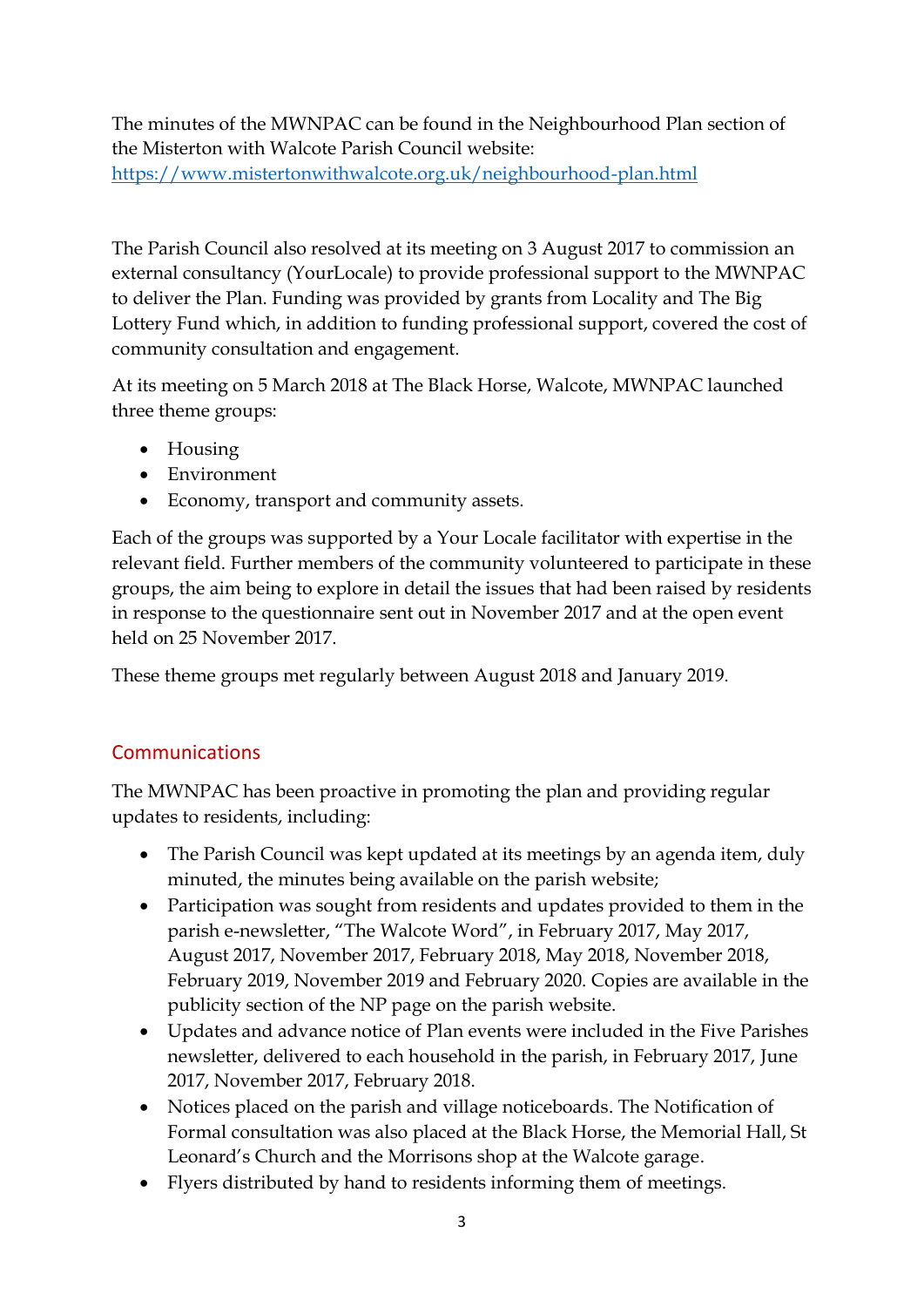- Open meetings were held on 8 April 2017, 25 November 2017, 14 December 2017, 5 March 2018 and 1 February 2020.
- A comprehensive questionnaire was sent out to each household with the Five Parishes newsletter in November 2017.
- Midlands Rural Housing conducted a housing needs survey on behalf of the Parish Council in September/October 2018.

## Consultation – list of people and bodies consulted

A letter was sent by post, email or hand delivered to all Regulation 14 consultation bodies on 24 February 2020. They were:

| The Coal Authority                                       | Homes & Communities Agency       |
|----------------------------------------------------------|----------------------------------|
| Seven Locks Housing                                      |                                  |
| Natural England                                          | The Environment Agency           |
| Historic England                                         | English Heritage (East Midlands) |
| Network Rail                                             | <b>Highways Agency</b>           |
| British Telecommunications plc                           | Open Reach                       |
| East Leicestershire and Rutland CCG                      |                                  |
| National Grid                                            | <b>British Gas</b>               |
| <b>Severn Trent Walter</b>                               | Anglian Water                    |
| Voluntary Action Leicestershire Age UK (Leics & Rutland) |                                  |
| <b>CPRE</b> Leicestershire                               | Lutterworth Volunteer Centre     |
| Leicestershire & Rutland Wildlife Trust                  |                                  |
| Leicestershire Ethnic Minority Partnership               |                                  |
| Federation of Gypsy Liaison Groups                       |                                  |
| Interfaith Forum                                         | St Leonard's Church, Misterton   |
| Market Harborough Chamber of Commerce                    |                                  |
| Leicestershire Centre for Integrated Living              |                                  |
| Harborough District Disability Access Group              |                                  |
| Leicestershire Police                                    | Leicestershire Fire & Rescue     |
| Leicestershire County Council                            | Harborough District Council      |
| <b>Adjoining Parishes</b>                                |                                  |
| North Kilworth                                           | South Kilworth                   |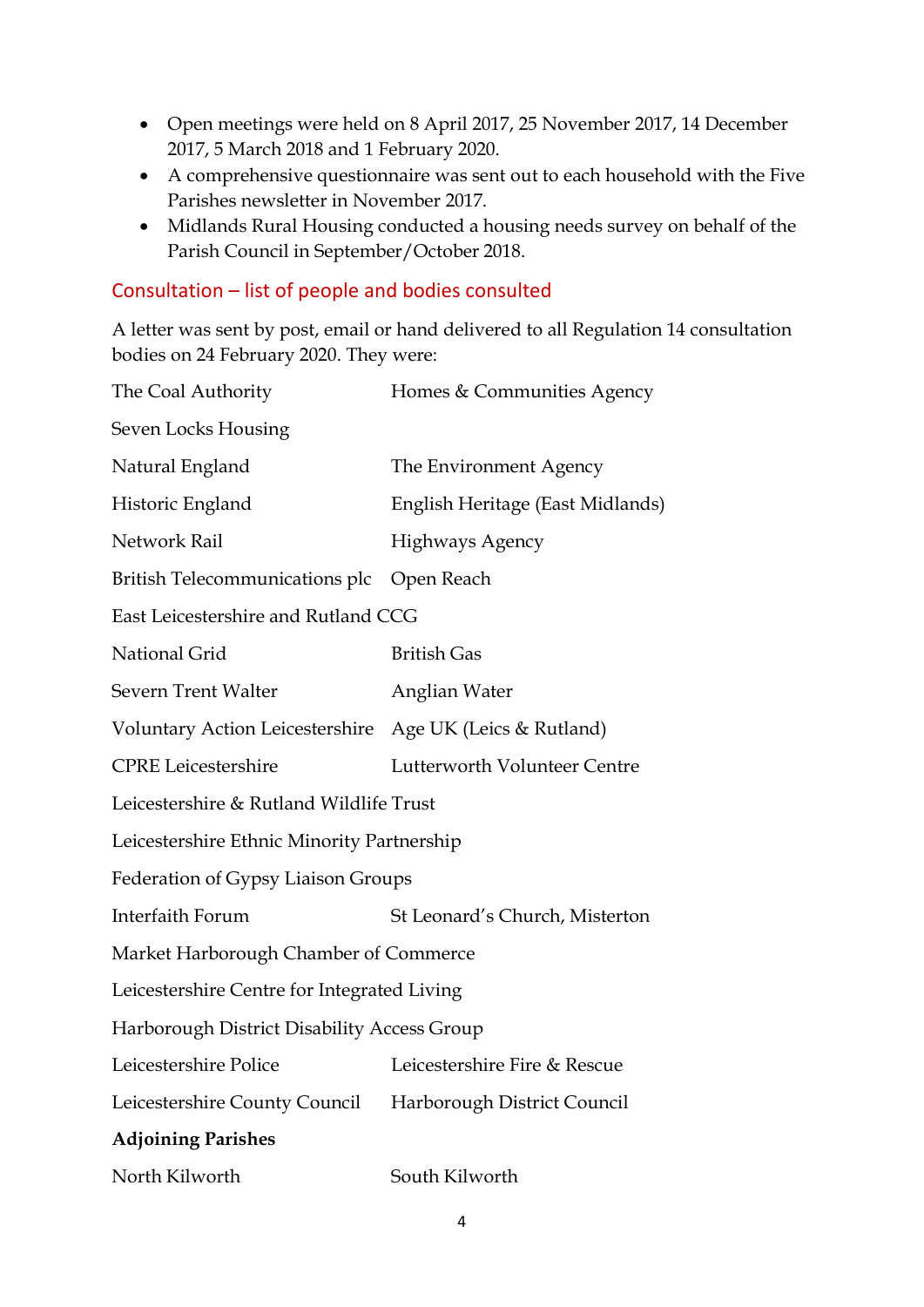| Cotesbach                             | Gilmorton                                         |  |  |  |  |  |  |
|---------------------------------------|---------------------------------------------------|--|--|--|--|--|--|
| Shawell                               | Westrill & Starmore                               |  |  |  |  |  |  |
| Lutterworth Town Council              |                                                   |  |  |  |  |  |  |
| Representatives                       |                                                   |  |  |  |  |  |  |
| Member of Parliament: Alberto Costa   |                                                   |  |  |  |  |  |  |
| County Councillor: Blake Pain         |                                                   |  |  |  |  |  |  |
| District Councillor: Jonathan Bateman |                                                   |  |  |  |  |  |  |
| <b>Businesses</b>                     |                                                   |  |  |  |  |  |  |
| The Black Horse                       | The Black Horse Walcote Community Benefit Society |  |  |  |  |  |  |
| Morrisons Supermarkets                | Vattenfall UK                                     |  |  |  |  |  |  |
| <b>Swift Fuels</b>                    | <b>Thornhill Riding Stables</b>                   |  |  |  |  |  |  |
| Chaperone <sub>K9</sub>               |                                                   |  |  |  |  |  |  |
|                                       |                                                   |  |  |  |  |  |  |

#### **Landowners**

Members of MWNPAC worked with other members of the community to identify on a map all local landowners. Sixteen of them had land referred to in the Plan and were sent a letter (the same as for Statutory Stakeholders) <https://www.mistertonwithwalcote.org.uk/uploads/regulation-14-leaflet.pdf> .

The owners/occupiers of houses listed in the section of the plan "Non-Designated Local Heritage Assets" were initially approached by members of the Environment Theme Group to explain the intention and significance of listing them in the Plan. In February 2020 they were also sent the same letter provided to Statutory Stakeholders and a further letter specifically explaining why their property had been listed in the Plan. [https://www.mistertonwithwalcote.org.uk/uploads/mwnp-buildings-of](https://www.mistertonwithwalcote.org.uk/uploads/mwnp-buildings-of-historical-significance-letter.pdf)[historical-significance-letter.pdf](https://www.mistertonwithwalcote.org.uk/uploads/mwnp-buildings-of-historical-significance-letter.pdf)

## Summary of findings from events and questionnaires

By involving residents, business owners and other stakeholders in the development of the Plan, it is both evidence-based and has been shaped by local opinion, with policies being tested as they were developed. There has been detailed analysis after each consultation event or questionnaire which has informed the next step of drafting the plan.

These reports can be found on the website:

Neighbourhood Plan questionnaire [\(https://www.mistertonwithwalcote.org.uk/uploads/np-questionnairefinal.pdf](https://www.mistertonwithwalcote.org.uk/uploads/np-questionnairefinal.pdf) )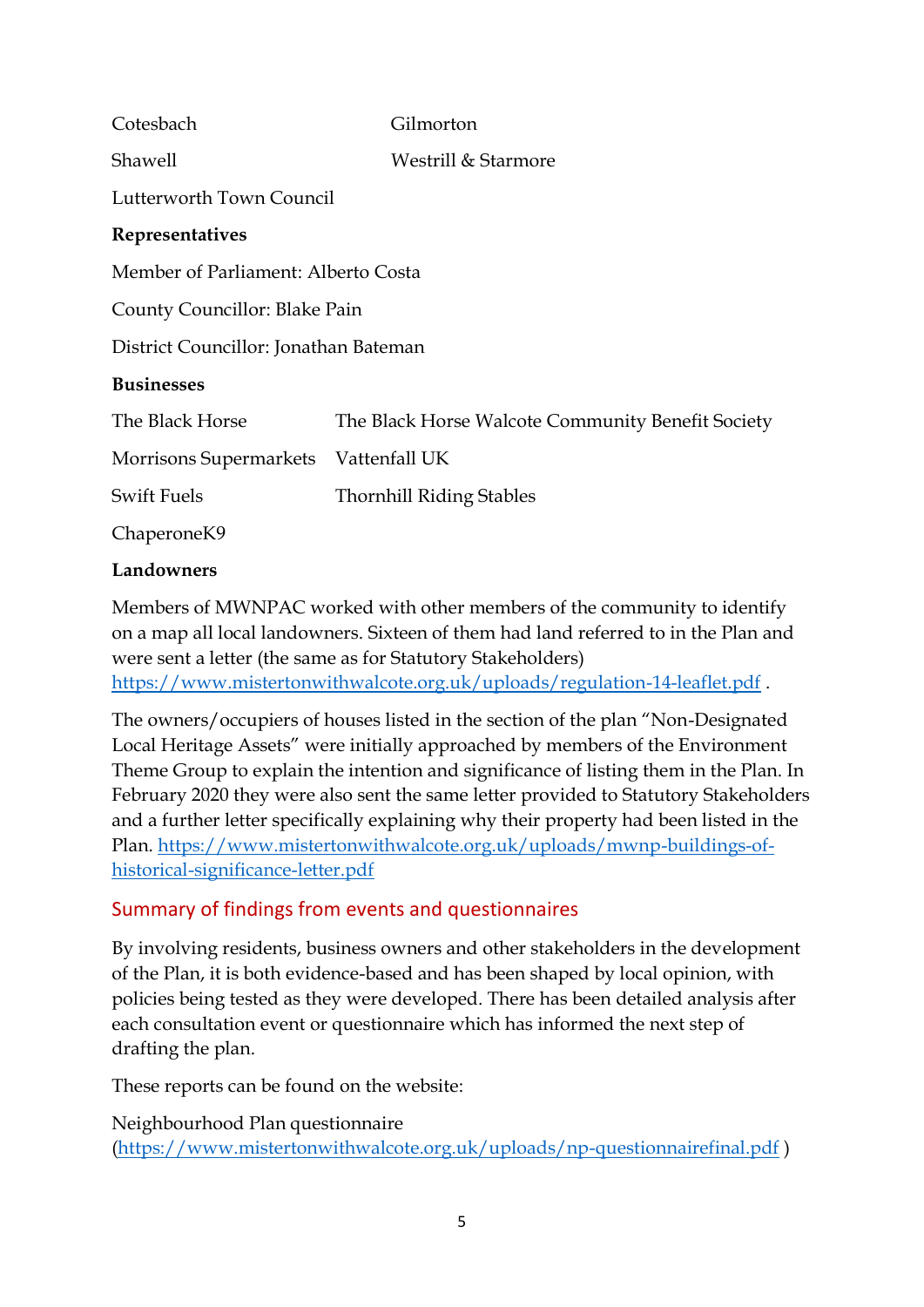### Questionnaire analysis

[\(https://www.mistertonwithwalcote.org.uk/uploads/misterton-walcote](https://www.mistertonwithwalcote.org.uk/uploads/misterton-walcote-questionnaire-analysis1-6.pdf)[questionnaire-analysis1-6.pdf](https://www.mistertonwithwalcote.org.uk/uploads/misterton-walcote-questionnaire-analysis1-6.pdf) )

Open Event 25 November 2017 consultation summary [\(https://www.mistertonwithwalcote.org.uk/uploads/misterton-with](https://www.mistertonwithwalcote.org.uk/uploads/misterton-with-walcoteconsultation-analysis-nov-2017.pdf)[walcoteconsultation-analysis-nov-2017.pdf](https://www.mistertonwithwalcote.org.uk/uploads/misterton-with-walcoteconsultation-analysis-nov-2017.pdf) ).

#### Housing Needs Report August 2017

[https://www.mistertonwithwalcote.org.uk/uploads/misterton-with-walcote](https://www.mistertonwithwalcote.org.uk/uploads/misterton-with-walcote-housing-needs-report-aug-2017.pdf)[housing-needs-report-aug-2017.pdf](https://www.mistertonwithwalcote.org.uk/uploads/misterton-with-walcote-housing-needs-report-aug-2017.pdf)

Midlands Rural Housing report November 2018 [https://www.mistertonwithwalcote.org.uk/uploads/walcote-misterton-housing](https://www.mistertonwithwalcote.org.uk/uploads/walcote-misterton-housing-needs-survey-analysis-report-nov-2018.pdf)[needs-survey-analysis-report-nov-2018.pdf](https://www.mistertonwithwalcote.org.uk/uploads/walcote-misterton-housing-needs-survey-analysis-report-nov-2018.pdf)

## Regulation 14, Pre-Submission Consultation

This took place over a seven-week period, initially set from 24 February to 13 April 2020, but, given the difficult times, it was decided to extend the period until 20 April 2020. No application to extend the time further was made. The comments received were collated and, after an initial review by YourLocale, the MWNPAC was asked to consider the comments and possible amendments to the plan. The Parish Council was asked for its views and two Councillors agreed to meet with YourLocale in a video conference to discuss and agree on amendments. The comments and responses are detailed in the appendix.

## Conclusion

The draft Neighbourhood Plan is now ready to be submitted to Harborough District Council which will publicise it for a further six weeks and then forward it, with accompanying documents and all representations made during the publicity, to an Independent Examiner who will review it and check that it meets the "basic conditions". If the Plan successfully passes this stage, following any modifications, it will be put forward for a referendum.

The referendum question will be a straight "yes" or "no" on the entire Plan, as set out in the Neighbourhood Planning Regulations. People will not be able to vote for or against individual policies. If 50% or more of respondents vote for the Plan, it will be brought into force ("Made") and become part of District-wide planning policy.

This Consultation Statement and the links to supporting documents are provided to comply with Section 15 (2) of Part 5 of the 2012 Neighbourhood Planning Regulations.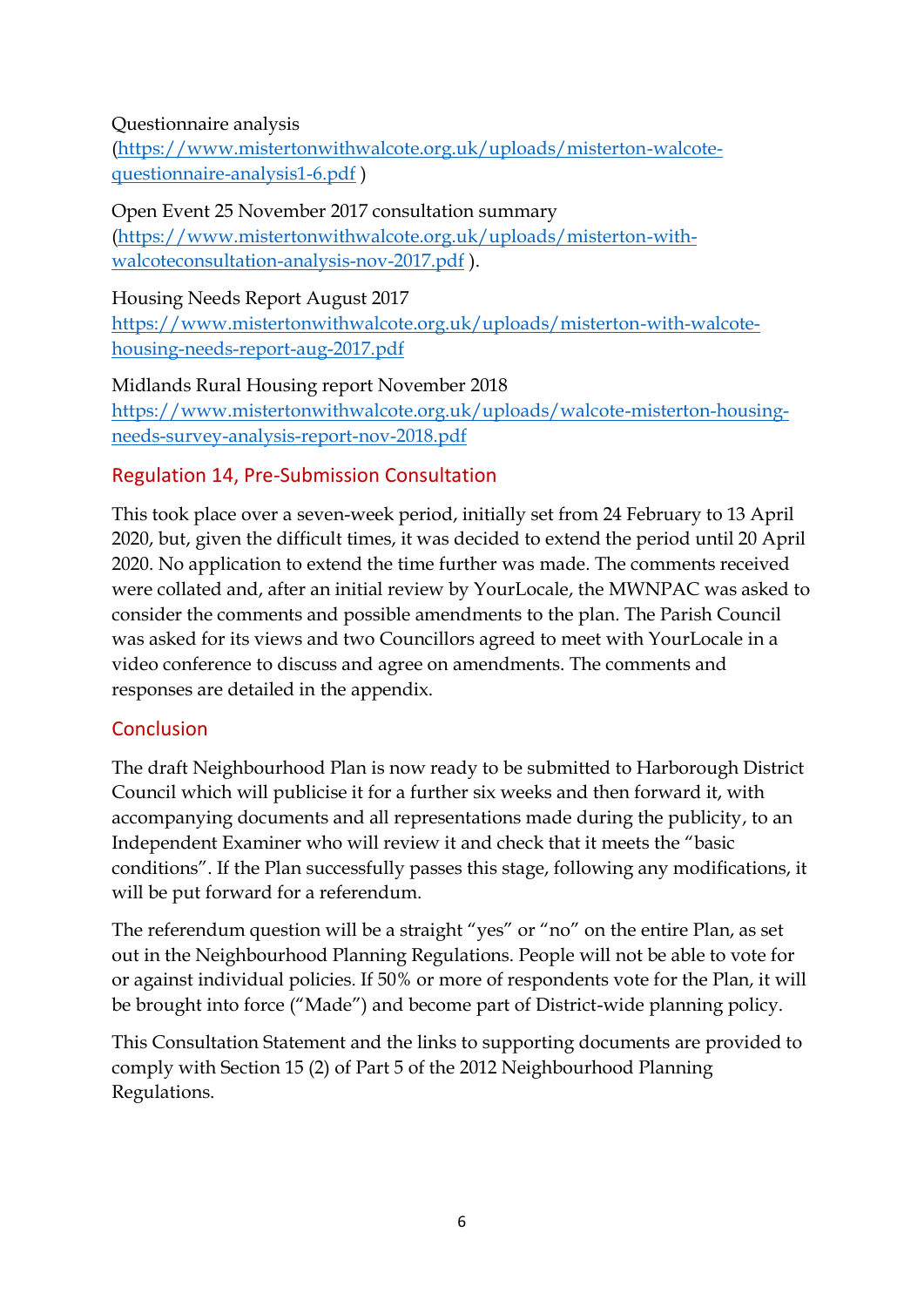#### **APPENDIX**

### **Pre submission consultation responses**

| No. | Chapter/<br><b>Section</b>           | <b>Policy</b><br><b>Number</b> | <b>Respondent</b>              | <b>Comment</b>                                                                                                                                                                                                                                                                                                                                                                                                                                                                                                                                                                                                                           | <b>Response</b>                                                                                                                                                                                                                                                                      | <b>Amendment</b>                  |
|-----|--------------------------------------|--------------------------------|--------------------------------|------------------------------------------------------------------------------------------------------------------------------------------------------------------------------------------------------------------------------------------------------------------------------------------------------------------------------------------------------------------------------------------------------------------------------------------------------------------------------------------------------------------------------------------------------------------------------------------------------------------------------------------|--------------------------------------------------------------------------------------------------------------------------------------------------------------------------------------------------------------------------------------------------------------------------------------|-----------------------------------|
|     | General                              |                                | Name &<br>address<br>supplied. | Any achievements of the plan will be<br>undone by excessive use of the<br>A4304 by noisy HGVs, particularly at<br>night-time.                                                                                                                                                                                                                                                                                                                                                                                                                                                                                                            | Noted.<br>Resolution to this is beyond<br>the scope of the<br>Neighbourhood Plan                                                                                                                                                                                                     | None                              |
| 2   | East of<br>Lutterworth<br><b>SDA</b> | HBE <sub>2</sub>               | Name &<br>address<br>supplied. | The existing area along the south of<br>the River Swift is privately owned,<br>sensitively managed & farmed<br>organically. Access to the public,<br>particularly with dogs, as part of a<br>"Country Park" would be<br>environmentally disastrous and<br>dangerous to livestock. In its present<br>state it could act as the green barrier<br>desired by the Plan. Elsewhere it is<br>noted as part of a "wildlife" corridor".<br>As a Park it would be accessed from<br>both sides, with people crossing the<br>"buffer" and be damaging "complex<br>eco-systems". It would diminish the<br>peaceful enjoyment of nearby<br>residents. | We will reduce the area to<br>include only the parcels<br>North of the Swift from Rye<br>Close Spinney up to the<br>end the marsh - area<br>numbers 1094, 1092, 1091,<br>1095, 1090 and 1089 and in<br>addition the land designated<br>by LCC in the SDA<br>(numbers 1022 and 1023). | Change to be made as<br>indicated |
| 3   | General                              |                                | <b>Historic</b><br>England     | The NP area contains important<br>designated heritage sites. Please<br>consult the local planning authority,                                                                                                                                                                                                                                                                                                                                                                                                                                                                                                                             | Noted                                                                                                                                                                                                                                                                                | None                              |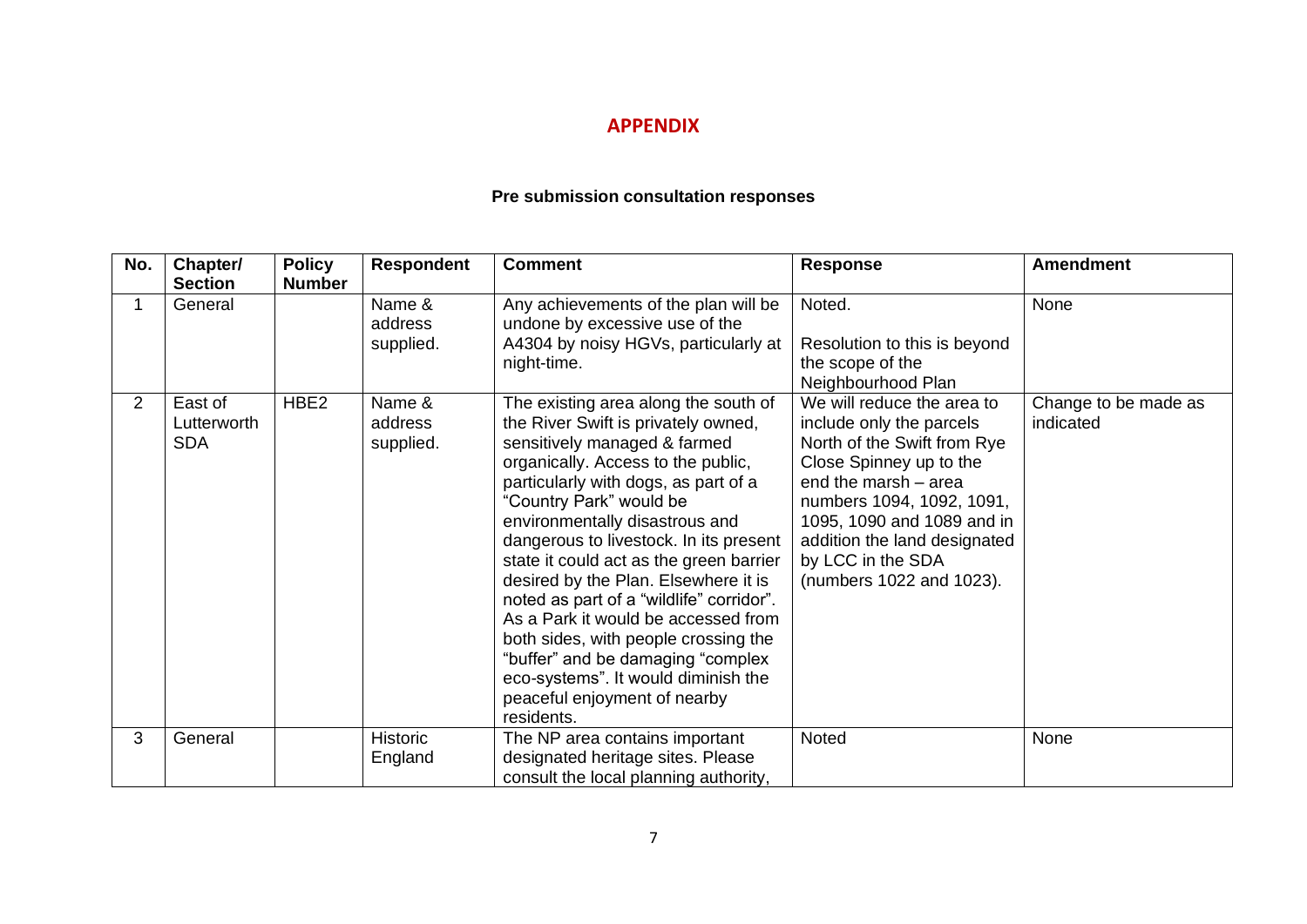|                |                                                    |                                       | county archaeological advisory<br>service and HE's website.                                                                                                                                                                                                                                                                                                                                                                                                                                                                        |                                                                  |      |
|----------------|----------------------------------------------------|---------------------------------------|------------------------------------------------------------------------------------------------------------------------------------------------------------------------------------------------------------------------------------------------------------------------------------------------------------------------------------------------------------------------------------------------------------------------------------------------------------------------------------------------------------------------------------|------------------------------------------------------------------|------|
| 4              | General                                            | <b>National Grid</b>                  | Guidance is available and should be<br>followed regarding any proposed<br>development near its electricity or<br>gas assets.                                                                                                                                                                                                                                                                                                                                                                                                       | <b>Noted</b>                                                     | None |
| 5              | General/<br>Section 6                              | Name &<br>address<br>supplied.        | Although not strictly an NP issue,<br>selling a house to "downsize" is<br>made more difficult by scruffy areas<br>in the village.                                                                                                                                                                                                                                                                                                                                                                                                  | Noted. This is beyond the<br>scope of the<br>Neighbourhood Plan. | None |
|                | Section 7a                                         | Name &<br>address<br>supplied.        | Strongly supports the retention of the<br>speed cameras and the suggestion<br>of a pedestrian crossing on the main<br>road.                                                                                                                                                                                                                                                                                                                                                                                                        | Noted                                                            | None |
| 6              | General                                            | Highways<br>England                   | Highways England's key<br>responsibility is for the Strategic<br>Road Network (SRN). The impacts<br>of the proposed East of Lutterworth<br>SDA on the SRN will be assessed<br>and managed as part of the<br>development management process.<br>The NP is required to conform with<br>the Local Plan, as acknowledged in<br>the draft plan. Otherwise, due to the<br>small scale of additional<br>development growth proposed in the<br>NP area, Highways England does<br>not consider there will be further<br>impacts on the SRN. | Noted                                                            | None |
| $\overline{7}$ | General                                            | Environment<br>Agency                 | No adverse comments.                                                                                                                                                                                                                                                                                                                                                                                                                                                                                                               | Noted                                                            | None |
| 8              | Chapter 7,<br>Section A,<br>Page 14,<br>$2nd$ para | Harborough<br><b>District Council</b> | Development will also be allowed<br>outside the limits to development<br>where in line with NPPF/local plan.<br>Not limited to rural exceptions.                                                                                                                                                                                                                                                                                                                                                                                   | Noted. Policy HBE1<br>addresses this issue.                      | None |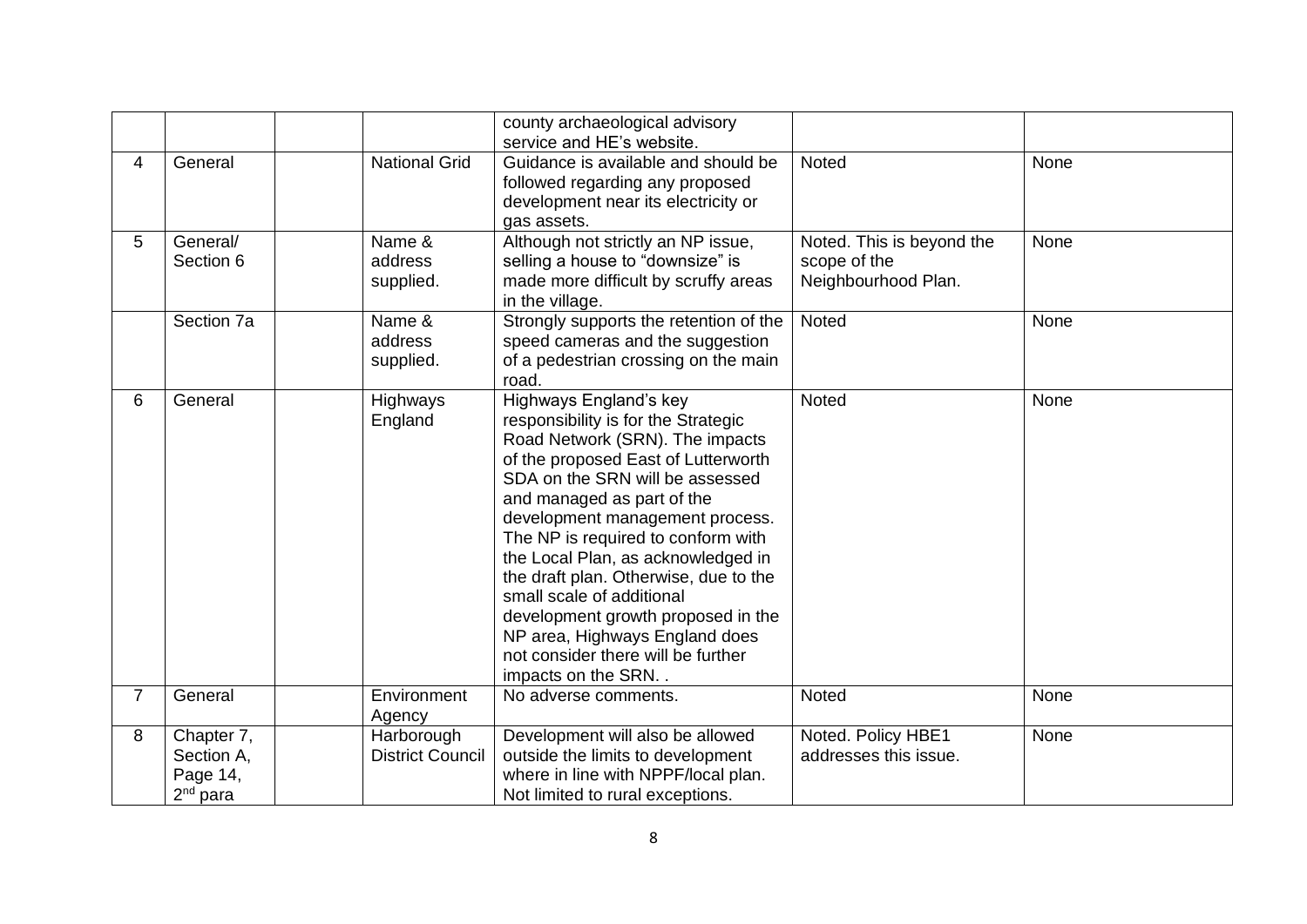| Page 15 | HBE1              | Clarification is needed as to whether<br>the policy refers to "residential<br>development" or "development".<br>Both terms are used.                                                                                                                                                                                                                                                                                                                                                | It refers to all development.<br>The word residential will be<br>removed from the policy.                                                                                                             | Change to be made as<br>indicated. |
|---------|-------------------|-------------------------------------------------------------------------------------------------------------------------------------------------------------------------------------------------------------------------------------------------------------------------------------------------------------------------------------------------------------------------------------------------------------------------------------------------------------------------------------|-------------------------------------------------------------------------------------------------------------------------------------------------------------------------------------------------------|------------------------------------|
| Page 20 | HBE3<br>(para 2). | It is not clear how this applies in<br>developments of two dwellings                                                                                                                                                                                                                                                                                                                                                                                                                | We will amend the policy to<br>say that dwellings of 4 or<br>more bedrooms should not<br>comprise more than 50% of<br>new dwellings in any multi-<br>house development.                               | Change to be made as<br>indicated. |
| Page 21 | HBE4              | Reference to "meeting all relevant<br>requirements set out in other policies<br>in this NP and District-wide planning<br>policies" is unnecessary.<br>It's not clear what is meant by<br>"small".<br>The accompanying text refers to<br>such sites being within the L to D but<br>the policy does not.<br>Suggest, "Well designed residential<br>development on infill and<br>redevelopment sites within the Limits<br>to Development will be supported<br>where such development ' | This is included for clarity<br>but will be removed.<br>'Small' is defined as 4<br>dwellings or fewer in the<br>Local Plan which would<br>apply here.<br>The form of words proposed<br>is acceptable. | Change to be made as<br>indicated. |
| Page 22 | HBE <sub>5</sub>  | What is a "strong local connection<br>with the local community" as<br>opposed to a "connection to the<br>parish" as set out in HBE2 a) or a<br>"local connection to the NP area" as<br>referred to in criterion e) of HBE5?                                                                                                                                                                                                                                                         | The different terms relate to<br>the same issue.<br>The same term 'connection<br>to the Parish' will be used<br>throughout.                                                                           | Change to be made as<br>indicated. |
|         | HBE <sub>6</sub>  | C – requires all new housing and<br>extensions to conform to Building<br>regs M4 (2) Category 2.                                                                                                                                                                                                                                                                                                                                                                                    | Noted.<br>The policy is deliberately<br>worded 'should' rather than<br>'must' for this reason.                                                                                                        | Change to be made as<br>indicated. |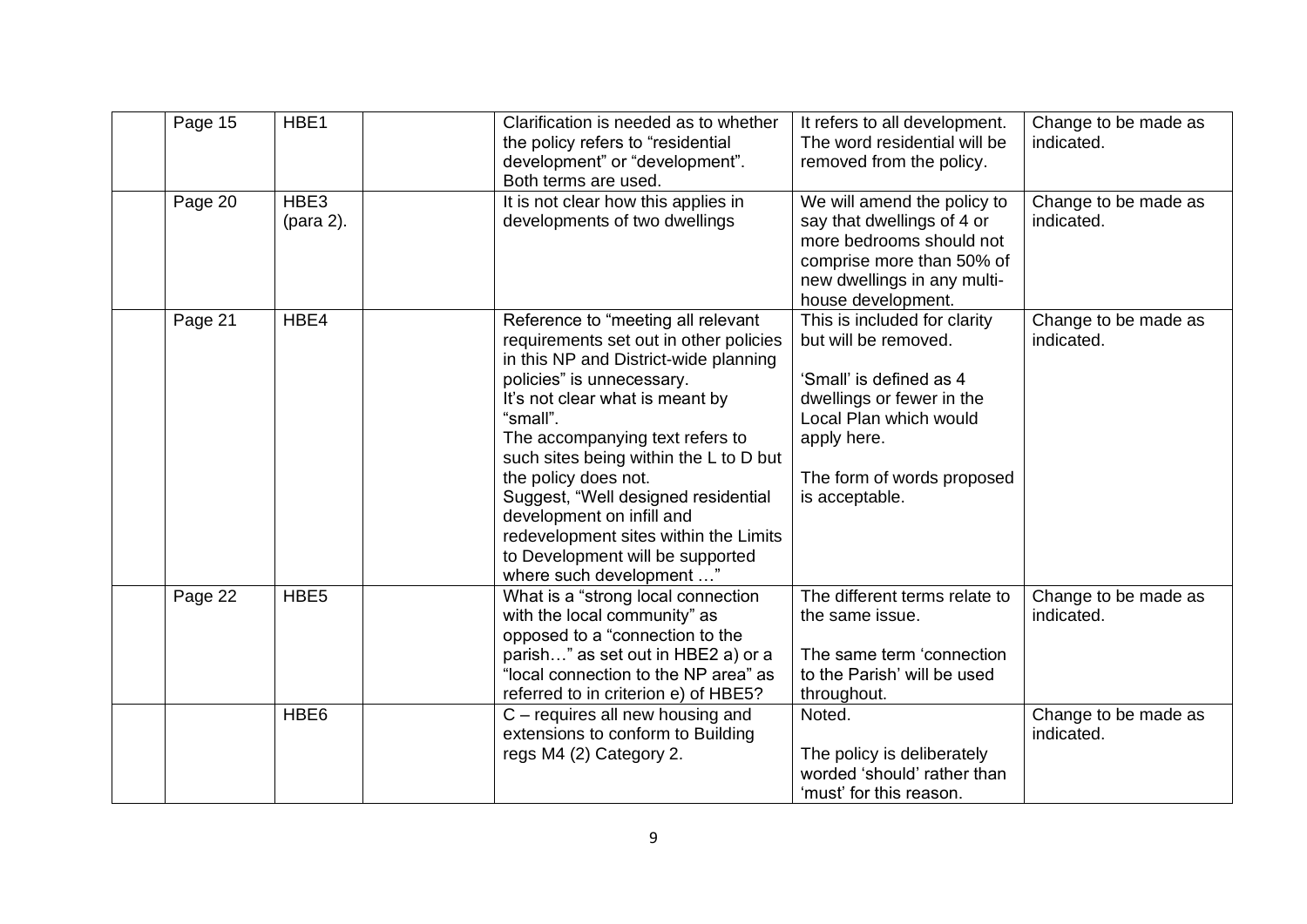|                                   |      | Planning cannot seek to control<br>matters covered by other legislation.<br>We can seek advice from our in-<br>house Building Control team, but I<br>doubt we could refuse a planning<br>application if it didn't comply with<br>this. Also, what happens if the<br><b>Building Regulations are updated</b><br>and the numbering/categories<br>changed, such that they didn't<br>related to new housing and<br>extensions?<br>D and $E - all$ new development<br>should minimise impact on flora &<br>fauna, and protect/enhance<br>biodiversity and protected species.<br>Bear in mind that some "new<br>development" is for very minor things<br>and/or doesn't involve changes to<br>the building/structure which might<br>otherwise impact on protected<br>species etc. E.g. changes of use,<br>installation of rooflights. Maybe the<br>wording just needs to be a little<br>tighter, to reflect this? | We will add in 'or<br>subsequent increase in<br>standards' in recognition of<br>the potential change in<br>Building Regs.<br>Agreed. Will add in to the<br>start of the policy '<br>Development proposals<br>including one or more<br>houses, replacement<br>dwellings and extensions<br>are encouraged to have<br>regard to the following<br>building design principles to<br>a degree that is<br>proportionate to the<br>development. | Change to be made as<br>indicated. |
|-----------------------------------|------|-------------------------------------------------------------------------------------------------------------------------------------------------------------------------------------------------------------------------------------------------------------------------------------------------------------------------------------------------------------------------------------------------------------------------------------------------------------------------------------------------------------------------------------------------------------------------------------------------------------------------------------------------------------------------------------------------------------------------------------------------------------------------------------------------------------------------------------------------------------------------------------------------------------|-----------------------------------------------------------------------------------------------------------------------------------------------------------------------------------------------------------------------------------------------------------------------------------------------------------------------------------------------------------------------------------------------------------------------------------------|------------------------------------|
| Section B,<br>Page 32<br>Figure 6 |      | Sites 4081 and 4042 are missing<br>from the Environmental Inventory<br>(Appendix 6).                                                                                                                                                                                                                                                                                                                                                                                                                                                                                                                                                                                                                                                                                                                                                                                                                        | The fields have been mis-<br>numbered on the map in the<br>Plan. 4081 should be 4001<br>and 4042 should be 4043.                                                                                                                                                                                                                                                                                                                        | Change to be made as<br>indicated. |
| Page 34                           | ENV4 | Some of the named<br>structures/buildings are not in<br>Walcote village, so the reference to<br>"Walcote village" in the third line<br>needs amending.                                                                                                                                                                                                                                                                                                                                                                                                                                                                                                                                                                                                                                                                                                                                                      | Noted. This will be replaced<br>with 'in the Plan area'                                                                                                                                                                                                                                                                                                                                                                                 | Change to be made as<br>indicated. |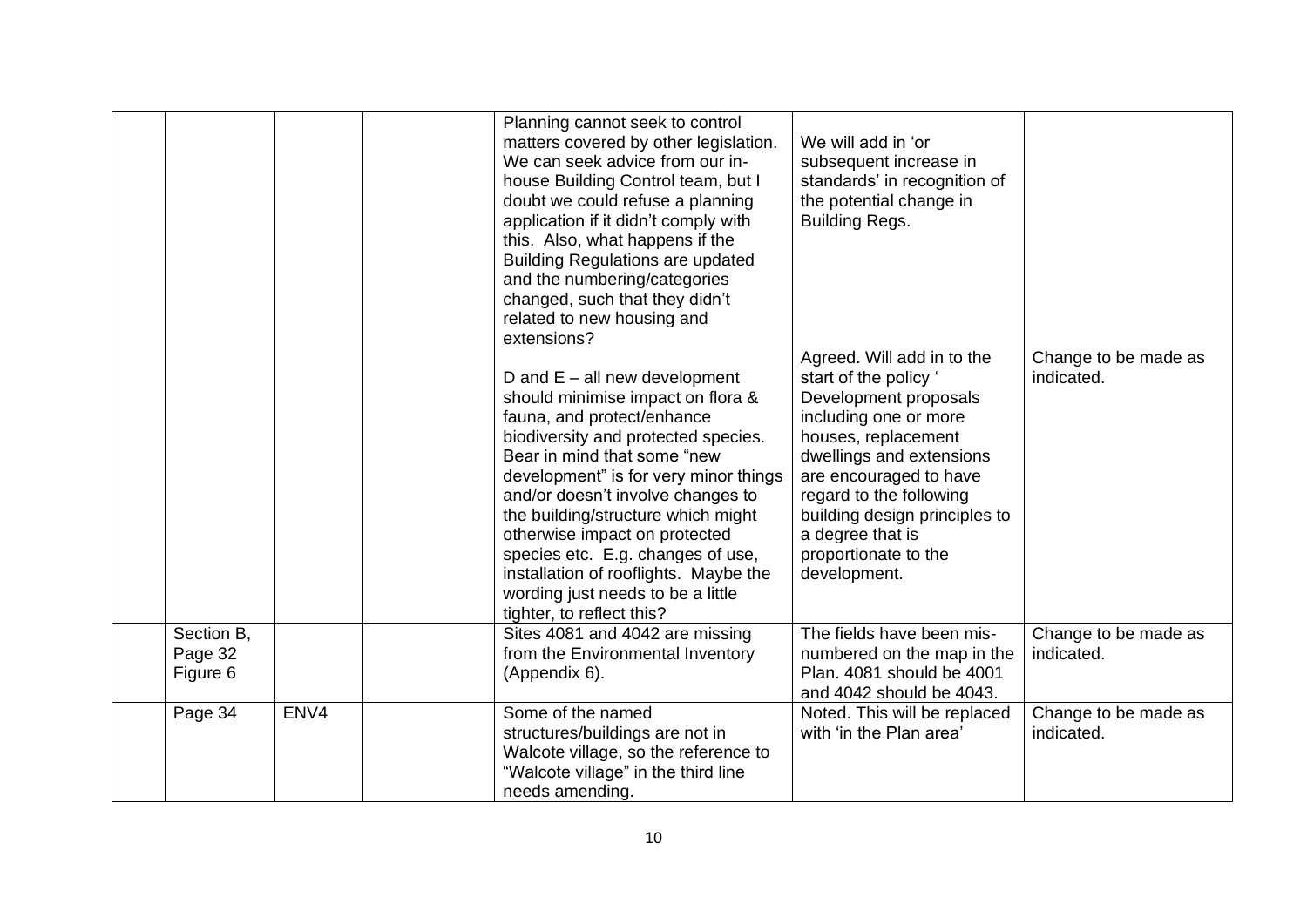| Page 37               | ENV <sub>6</sub> | No mention providing net gains for<br>biodiversity in line with NPPF (para<br>$170$ ).                                                                                                                                                                                                                                                                                                                                                                                                                                                                                    | Noted. 'and enhance ' will<br>be added to the policy.                                                                                                                                                                                                       | Change to be made as<br>indicated. |
|-----------------------|------------------|---------------------------------------------------------------------------------------------------------------------------------------------------------------------------------------------------------------------------------------------------------------------------------------------------------------------------------------------------------------------------------------------------------------------------------------------------------------------------------------------------------------------------------------------------------------------------|-------------------------------------------------------------------------------------------------------------------------------------------------------------------------------------------------------------------------------------------------------------|------------------------------------|
| Page 40               | ENV8             | First part is open ended with no<br>reference to respect for local<br>character or residential amenity.<br>Does second part mean "the<br>development of small-scale<br>renewable energy generation and<br>energy storage facilities will be<br>supported, subject to demonstrating<br>respect for habitats and species,<br>heritage assets, landscape<br>character, residential amenity, visual<br>and noise impacts."?<br>Not sure reference to conditions is<br>necessary.<br>It needs to specify what is to be<br>taken into account in determining an<br>application. | Noted. The first part of the<br>policy will have added '<br>where it respects local<br>character and residential<br>amenity. The form of words<br>proposed for the second<br>paragraph is agreed                                                            | Change to be made as<br>indicated. |
| Section C,<br>Page 43 | CFA <sub>1</sub> | Typo in number of policy.<br>Unnecessary to say "which complies<br>with the other general policies of the<br>NP".                                                                                                                                                                                                                                                                                                                                                                                                                                                         | Noted and agreed                                                                                                                                                                                                                                            | Change to be made as<br>indicated. |
|                       | CFA <sub>2</sub> | Criterion a) unnecessary as NP<br>should be read as a whole.                                                                                                                                                                                                                                                                                                                                                                                                                                                                                                              | Noted and agreed                                                                                                                                                                                                                                            | Change to be made as<br>indicated. |
| Section D<br>Page 48  | BE <sub>2</sub>  | Reference to "exceptional<br>circumstances" is not explained and<br>is therefore unhelpful in determining<br>applications and may lead to<br>unexpected outcomes.                                                                                                                                                                                                                                                                                                                                                                                                         | Reference to previous<br>examination reports has<br>shown that it is not possible<br>to list every exceptional<br>circumstance and it is<br>therefore better to leave it to<br>be determined at planning<br>application stage. The<br>Harborough Local Plan | None                               |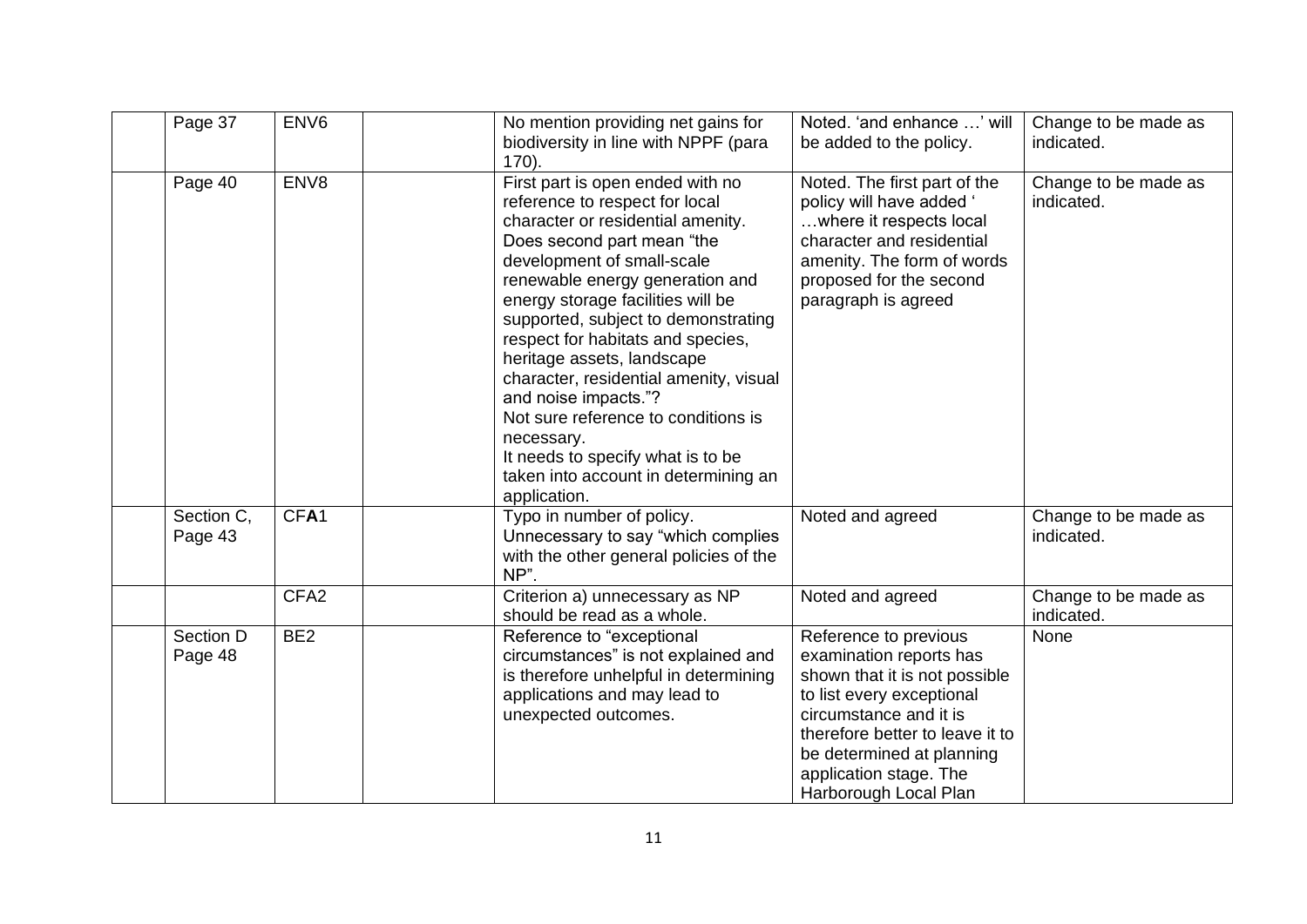|                     |                 |                                                                                                                                                                                                                                                                                                                                | references 'exceptional<br>circumstances' without<br>describing what they may<br>be on 4 separate occasions.                                                         |                                    |
|---------------------|-----------------|--------------------------------------------------------------------------------------------------------------------------------------------------------------------------------------------------------------------------------------------------------------------------------------------------------------------------------|----------------------------------------------------------------------------------------------------------------------------------------------------------------------|------------------------------------|
| Page 49             | BE3             | Delete "that" from criterion a).<br>Reference to "small-scale" in first<br>sentence is unnecessary as criterion<br>c) covers the considerations to be<br>taken into account.<br>Criterion c) does not need to say<br>"designed having regard to policies<br>in the NP" as plan should be read as<br>a whole.                   | These are not considered to<br>be major drafting points, but<br>changes will be made as<br>suggested.                                                                | Change to be made as<br>indicated. |
| Page 50             | BE <sub>5</sub> | Unclear what "and not near open<br>landscapes" means or adds to the<br>policy as there is already a<br>requirement that installations be<br>sympathetically located etc."                                                                                                                                                      | It adds clarity to what might<br>be considered appropriate.                                                                                                          | None                               |
| Page 34<br>Figure 8 |                 | The text refers to 5-11 Brook Street<br>but the mapping only appears to<br>include 9-11.                                                                                                                                                                                                                                       | The map needs amending<br>to include the pair of semi-<br>detached houses to the<br>south of those already<br>highlighted (5 and 7). No.2<br>in the policy           | Change to be made as<br>indicated. |
| Pages 34 &<br>35    |                 | The conservation officer suggests<br>consideration be given to the<br>importance of "group value" of some<br>of the heritage assets included in the<br>list of non-designated heritage<br>assets.<br>In the case of Misterton Hall, it is<br>important to recognise the group<br>value of ancillary buildings and<br>parkland. | Agreed. Will amend policy<br>to say "should be judged<br>against their significance as<br>heritage assets either<br>individually or as part of a<br>coherent group." | Change to be made as<br>indicated. |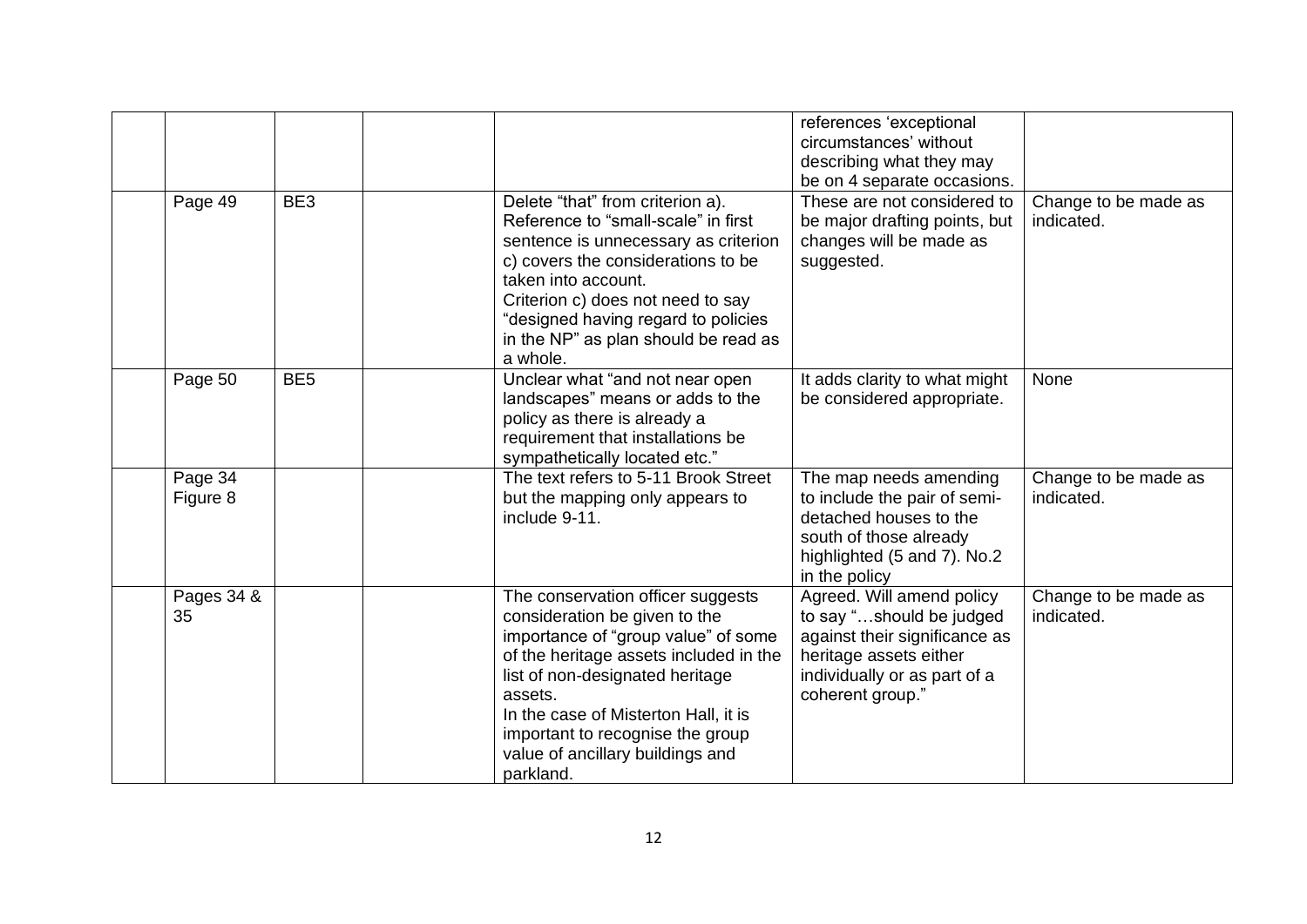|         |                  | He also suggests that group value<br>exists between the Old Rectory and<br>the Church.                       |                                                                                                                             |      |
|---------|------------------|--------------------------------------------------------------------------------------------------------------|-----------------------------------------------------------------------------------------------------------------------------|------|
|         |                  | Generally a very good and clear<br>plan, should be straightforward for<br>DM officers to apply to proposals. | <b>Noted</b>                                                                                                                | None |
| General |                  | Comments made in June 2019 are<br>still relevant: [set out below where<br>not already accepted]              | Noted                                                                                                                       |      |
|         | HBE <sub>2</sub> | Care should be taken not to<br>duplicate the LP with regard to the<br>Lutterworth SDA.                       | Having considered this, the<br>PC has decided to retain<br>the policies in the NP.                                          | None |
|         |                  | Criteria a) is dealt with by LP policy<br>$L1.2$ and criteria a), b), c) and d).                             | Duplication is not<br>considered to be a problem<br>- especially as many<br>residents will not have read<br>the Local Plan. |      |
|         |                  | Criteria b) is dealt with in LP policy<br>L1 criteria z).                                                    | Criteria z does not<br>reference separation and is<br>not duplication.                                                      |      |
|         |                  | Criteria c) is dealt with by LP1<br>criteria r) and Appendix L.                                              | Appendix L is not a policy<br>and may be subject to<br>modification.                                                        |      |
|         |                  | Criteria f) PROW within the SDA are<br>dealt with as part of policy (ii) and o).                             | The Local Plan policy does<br>not reference Misterton with<br>Walcote. It is similar but not<br>identical.                  |      |
|         |                  | Criteria h) is dealt with by policy j)i)<br>and t).                                                          | The NP is more specific.<br>The LP makes no mention<br>of Thornborough Spinney                                              |      |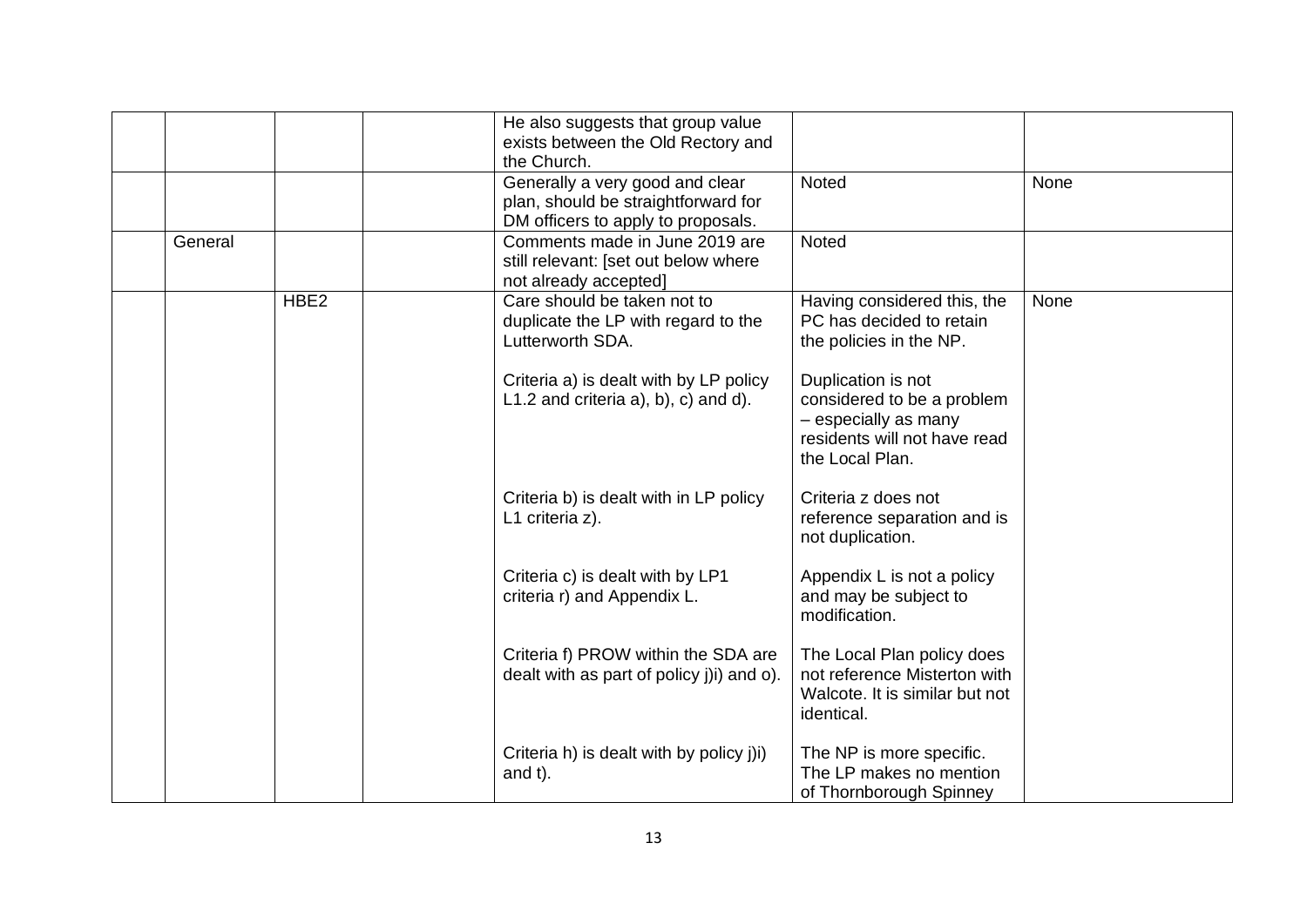|  |                       |                                                                                                                                            | and the adjacent priority<br>habitats.                                                                                                                                                                                                                                                               |                                    |
|--|-----------------------|--------------------------------------------------------------------------------------------------------------------------------------------|------------------------------------------------------------------------------------------------------------------------------------------------------------------------------------------------------------------------------------------------------------------------------------------------------|------------------------------------|
|  |                       | Criteria j) is dealt with in the master<br>planning section of Appendix L<br>which is required as part of LP policy<br>2.                  | But the Masterplan may<br>change as the proposed<br>development evolves.                                                                                                                                                                                                                             |                                    |
|  |                       | Criteria k) is dealt with by LP policy<br>$j)$ ii).                                                                                        | This is not the same -<br>Country park rather than a<br>community park/sports<br>facilities.                                                                                                                                                                                                         |                                    |
|  |                       | Criteria I) is dealt with through LP<br>policy y).                                                                                         | Policy y does not refer to<br>light. The NP is also more<br>specific.                                                                                                                                                                                                                                |                                    |
|  | HBE7<br>(now<br>HBE6) | Suggest design policy should only<br>apply to small developments within<br>the NP area and not the SDA as this<br>could be unduly onerous. | We should like to retain<br>some influence in this as<br>the dwellings within the<br>SDA will be part of the<br>Parish. We will amend the<br>paragraph above the policy<br>to require consideration of<br>policy in design brief where<br>appropriate.                                               | Change to be made as<br>indicated. |
|  | ENV1                  | Suggest insertion of "inappropriate"<br>in the first sentence.                                                                             | It is not considered that this<br>is necessary. The policy<br>wording makes sense as it<br>is - development proposals<br>that have an adverse effect<br>on the LGS will by definition<br>be inappropriate. Putting in<br>the word 'inappropriate'<br>implies that some<br>development that harms the | None                               |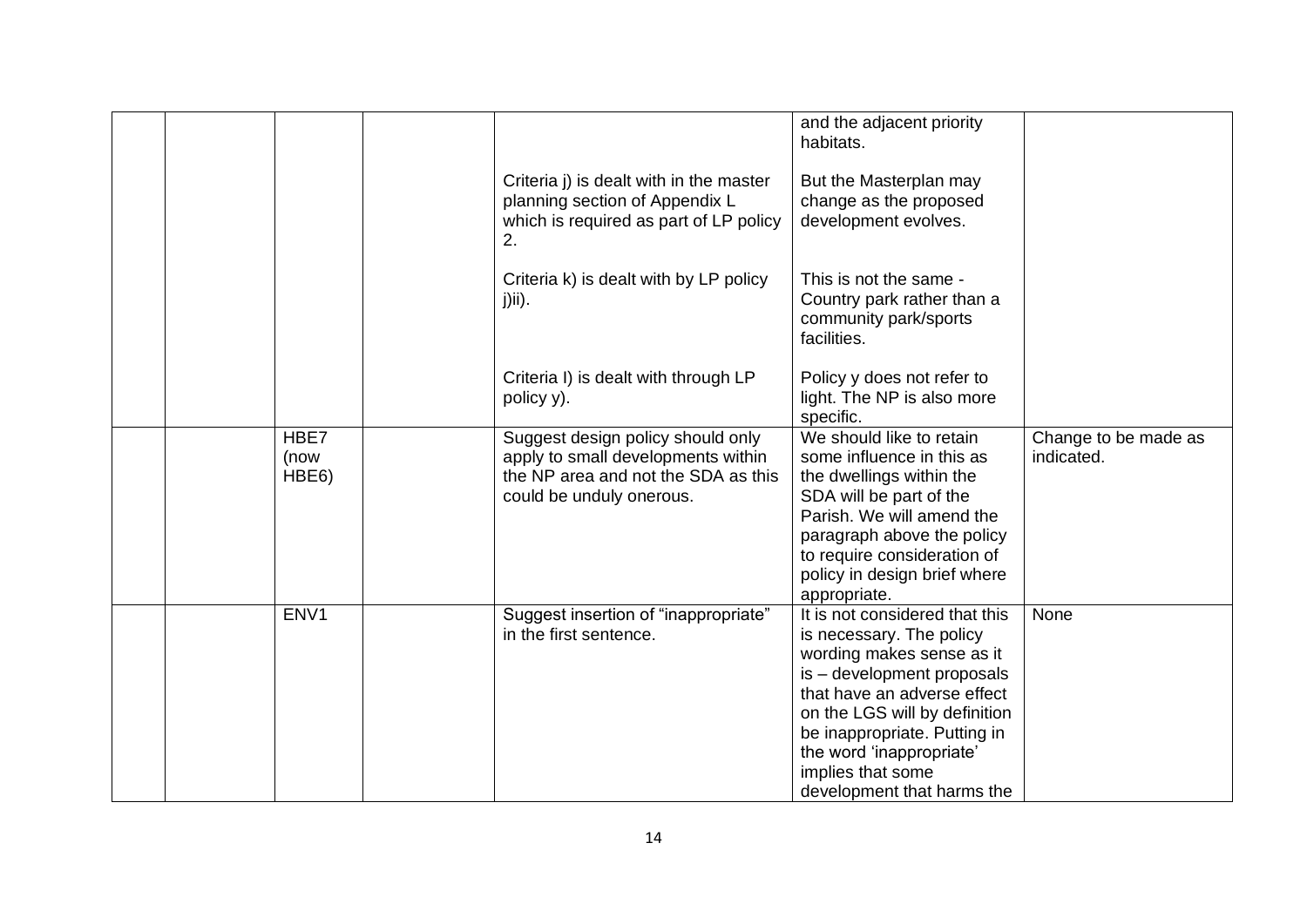|                  |                                       | area will be appropriate,      |                      |
|------------------|---------------------------------------|--------------------------------|----------------------|
|                  |                                       | which is not the case.         |                      |
| ENV <sub>2</sub> | A number of the sites fall within the | These sites have been set      | None                 |
|                  | SDA.                                  | out against a list of criteria |                      |
|                  |                                       | and if omitted will make the   |                      |
|                  |                                       | NP inconsistent. Moreover      |                      |
|                  |                                       | their protection should be in  |                      |
|                  |                                       | accordance with the Master     |                      |
|                  |                                       | Plan and should influence      |                      |
|                  |                                       | the final scheme design.       |                      |
|                  |                                       | The key landowner, LCC,        |                      |
|                  |                                       | supports the policy.           |                      |
| ENV8             | "environmentally sound" is perhaps a  | Agreed - environmentally       | Change to be made as |
|                  | little weak - who decides what is     | sustainable is better.         | indicated.           |
|                  | 'sound'? Would "environmentally       |                                |                      |
|                  | sustainable" be clearer?              |                                |                      |
|                  |                                       |                                |                      |
|                  | "conditions are in place" - the Local | Change to paragraph            | Change to be made as |
|                  | Planning Authority cannot impose      | already made following         | indicated.           |
|                  | conditions which do not meet the six  | earlier HDC comment            |                      |
|                  | tests as set out in the National      |                                |                      |
|                  | Planning Policy Framework. Some       |                                |                      |
|                  | matters are therefore beyond our      |                                |                      |
|                  | control and to impose conditions as   |                                |                      |
|                  | suggested by this policy could be     |                                |                      |
|                  | unlawful. Could it be re-worded?      |                                |                      |
| TR <sub>2</sub>  | Suggest policy should not apply to    | In the light of govt           | None                 |
|                  | the SDA to avoid being overly         | commitments to zero            |                      |
|                  | prescriptive.                         | carbon emissions, we would     |                      |
|                  |                                       | like to retain this. It does   |                      |
|                  |                                       | include the words "if          |                      |
|                  |                                       | feasible"                      |                      |
| TR <sub>2</sub>  | electric vehicles etc. Good policy,   | Noted. But the policy will     | None.                |
|                  | but just bear in mind that it is      | outline the standards          |                      |
|                  | permitted development to install      | required on new                |                      |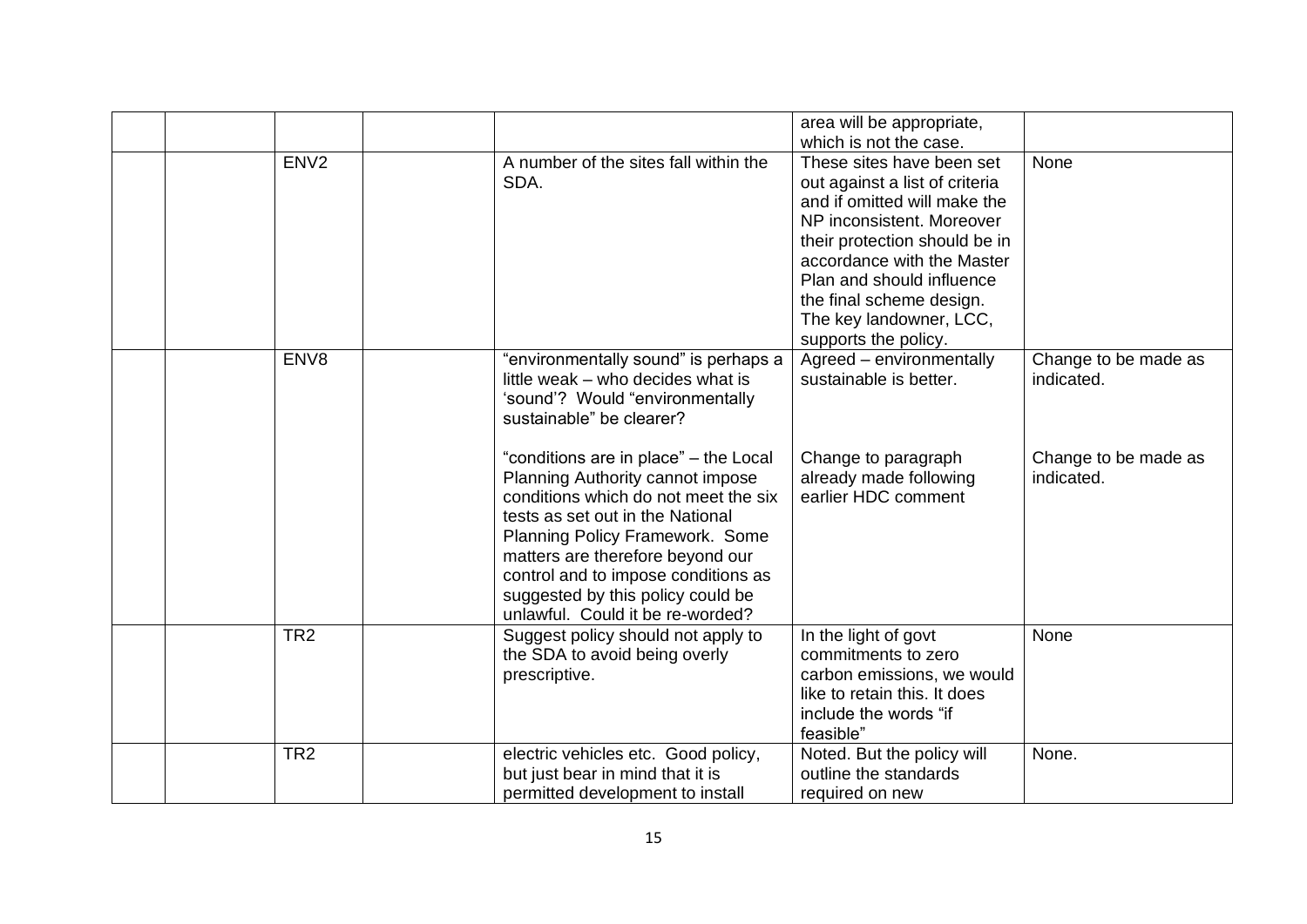|  | electric vehicle charging points. le a<br>planning application is not required<br>and therefore no need to assess<br>against the neighbourhood plan | development so we would<br>prefer that it is kept. |  |
|--|-----------------------------------------------------------------------------------------------------------------------------------------------------|----------------------------------------------------|--|
|--|-----------------------------------------------------------------------------------------------------------------------------------------------------|----------------------------------------------------|--|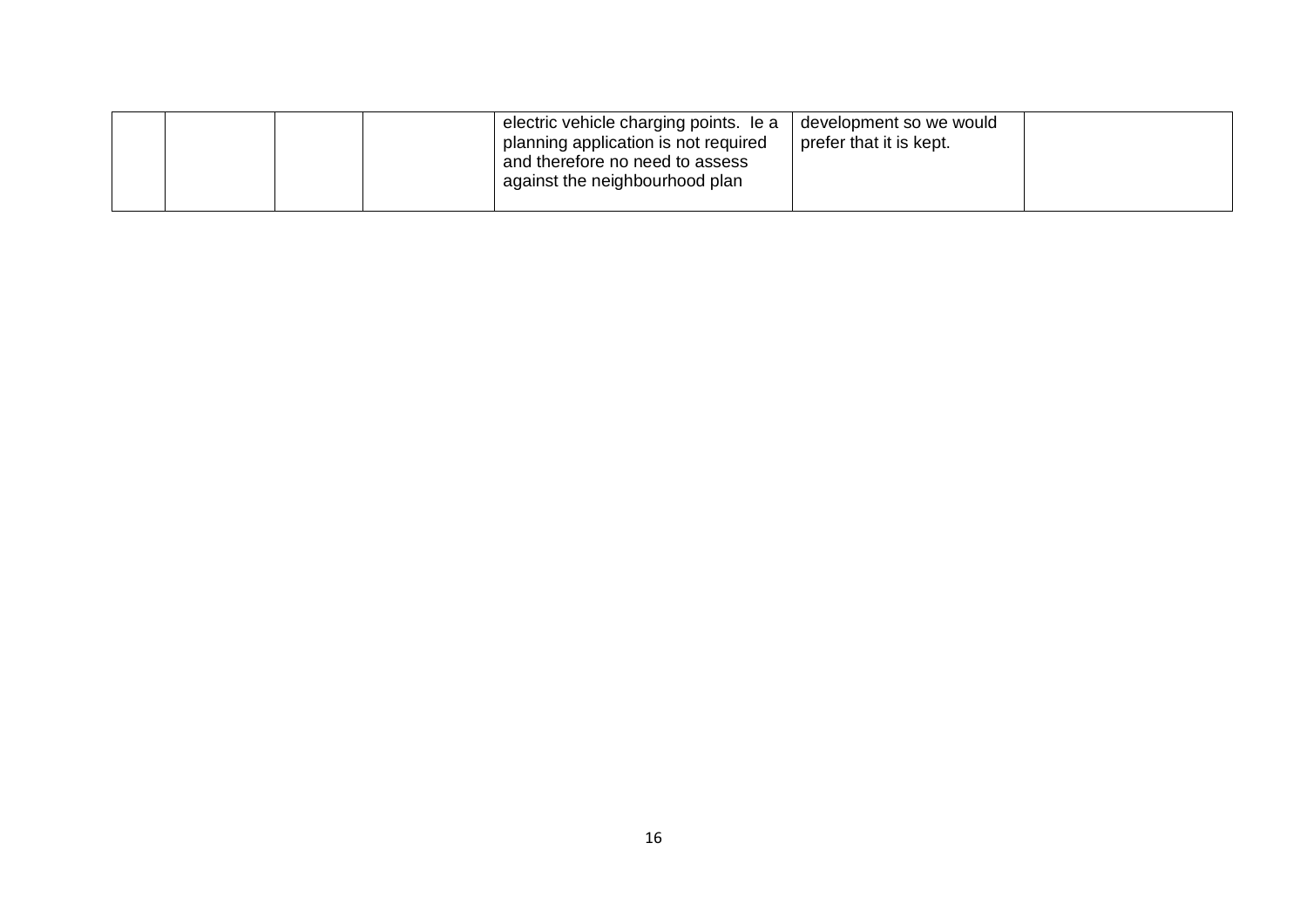| No. | Chapter/<br><b>Section</b> | <b>Policy</b><br><b>Number</b> | <b>Respondent</b>              | <b>Comment</b>                                                                                                                                                                                                                                                                                                        | <b>Response</b>                                                                                                                                                                                                                                                                                                             | <b>Amendment</b>                                                                                                                                                  |
|-----|----------------------------|--------------------------------|--------------------------------|-----------------------------------------------------------------------------------------------------------------------------------------------------------------------------------------------------------------------------------------------------------------------------------------------------------------------|-----------------------------------------------------------------------------------------------------------------------------------------------------------------------------------------------------------------------------------------------------------------------------------------------------------------------------|-------------------------------------------------------------------------------------------------------------------------------------------------------------------|
| 9   | Chapter<br>7B<br>Page 34   | ENV4                           | Name &<br>address<br>supplied. | Doubts that there is any value to the<br>owners/occupiers of the properties<br>concerned for them to be listed as<br>non-designated heritage assets. It<br>may hinder future alterations and<br>make the property more difficult to<br>sell. The process is a vanity project<br>without consideration for the owners. | The inclusion of dwellings<br>as non-designated heritage<br>assets recognises their<br>importance to the<br>community. It may hinder<br>future alterations if<br>inappropriate. It is not a<br>vanity project, but rather an<br>attempt to highlight<br>structures of local<br>importance that are worthy<br>of protection. | None in relation to this<br>point. The appendix will<br>be amended to include<br>the numbers of the<br>cottages $(24 – 34)$ and<br>on page 34 of the NP<br>itself |
| 10  | Section<br>7A<br>Page 18   | HBE2(d)                        | Leics CC                       | Such measures will only be<br>considered from the Lutterworth East<br>devt where they meet the relevant<br>tests                                                                                                                                                                                                      | Noted                                                                                                                                                                                                                                                                                                                       | None                                                                                                                                                              |
|     | Page 23                    | HBE6(a)                        |                                | Although the policy refers to the<br>Highways Authority, it doesn't actually<br>reflect HA's standards, but it doesn't<br>amount to a risk to the HA.                                                                                                                                                                 | Policy HBE 6 is in line with<br>Highways requirements, as<br>stated.                                                                                                                                                                                                                                                        | None                                                                                                                                                              |
|     | General                    |                                |                                | The County Highway Authority has to<br>prioritise its resources and as such it<br>is likely that highway measures<br>associated with any new development<br>will need to be fully funded from other<br>sources, such as s.106 contributions<br>and meet the relevant criteria.                                        | Noted                                                                                                                                                                                                                                                                                                                       | None                                                                                                                                                              |
|     |                            |                                |                                | If there is no specific policy on s.106<br>contributions/obligations in the NP, it<br>would be prudent to consider inclusion<br>of such a policy in line with the North<br>Kilworth NP and Great Glen NP.                                                                                                             | We will add in a general<br>policy on developer<br>contributions.                                                                                                                                                                                                                                                           | Parking congestion and<br>traffic calming, affordable<br>housing, pedestrian<br>crossing, footpaths<br>electric charging<br>points within village hall            |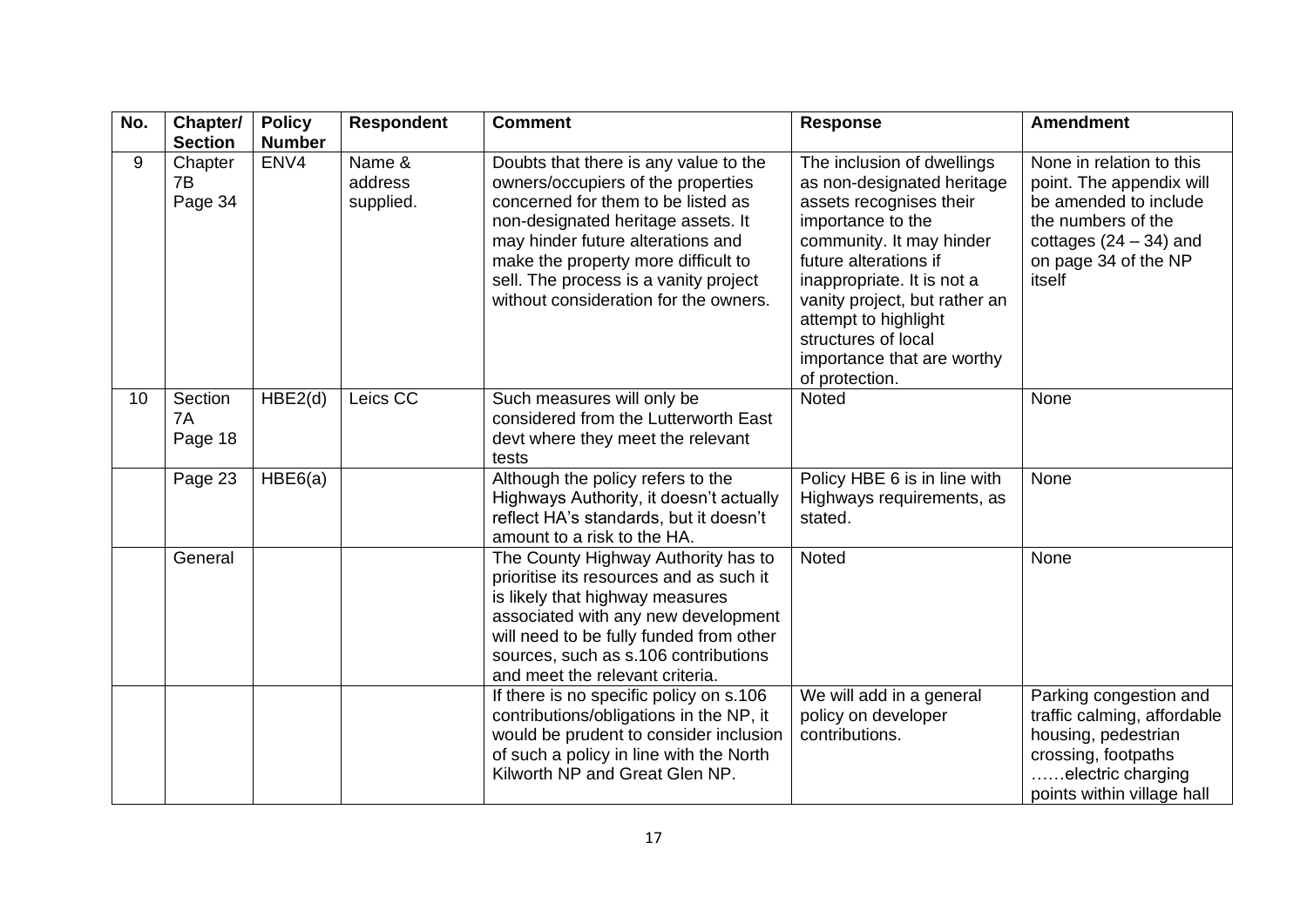|                                |  | LCC in its role as Lead Local Flood<br>Authority is a statutory consultee on<br>major planning applications and<br>ensures that flood risk is accounted<br>for when designing a drainage<br>solution but its powers have certain<br>limitations. Development will be<br>required to restrict and retain surface<br>water on site, through the use of<br>SuDS. Consideration should be given<br>to blue green corridors to improve bio-<br>diversity and amenity, with the<br>retention of ordinary watercourses<br>and land drainage features. | Noted                                                                                                                                                                                                                                         | None |
|--------------------------------|--|------------------------------------------------------------------------------------------------------------------------------------------------------------------------------------------------------------------------------------------------------------------------------------------------------------------------------------------------------------------------------------------------------------------------------------------------------------------------------------------------------------------------------------------------|-----------------------------------------------------------------------------------------------------------------------------------------------------------------------------------------------------------------------------------------------|------|
|                                |  | Be aware of Minerals and Waste                                                                                                                                                                                                                                                                                                                                                                                                                                                                                                                 | Noted. The NP has to be in                                                                                                                                                                                                                    | None |
|                                |  | Safeguarding Areas contained within                                                                                                                                                                                                                                                                                                                                                                                                                                                                                                            | general conformity with this                                                                                                                                                                                                                  |      |
|                                |  | the Minerals and Waste Local Plan                                                                                                                                                                                                                                                                                                                                                                                                                                                                                                              | Local Plan.                                                                                                                                                                                                                                   |      |
|                                |  | and Policy M11.                                                                                                                                                                                                                                                                                                                                                                                                                                                                                                                                |                                                                                                                                                                                                                                               |      |
|                                |  | It is suggested that reference is made<br>to the significant growth in the older<br>population and ensure that<br>development includes bungalows of<br>differing tenures to accommodate the<br>increase.                                                                                                                                                                                                                                                                                                                                       | Reference is made to the<br>growth of the elderly<br>population and this is<br>specifically addressed in<br>Policy HBE 3 which<br>supports single storey<br>accommodation for older<br>people.                                                | None |
| Section<br>4<br>Pages 7<br>& 8 |  | The statement should be<br>strengthened to allude to the<br>protection of the environment.                                                                                                                                                                                                                                                                                                                                                                                                                                                     | Add to page 7, "In addition,<br>the plan seeks to protect<br>the countryside from<br>inappropriate change and<br>development whilst<br>enhancing its role as a<br>home for wildlife and a<br>place for contemplation and<br>quiet enjoyment." |      |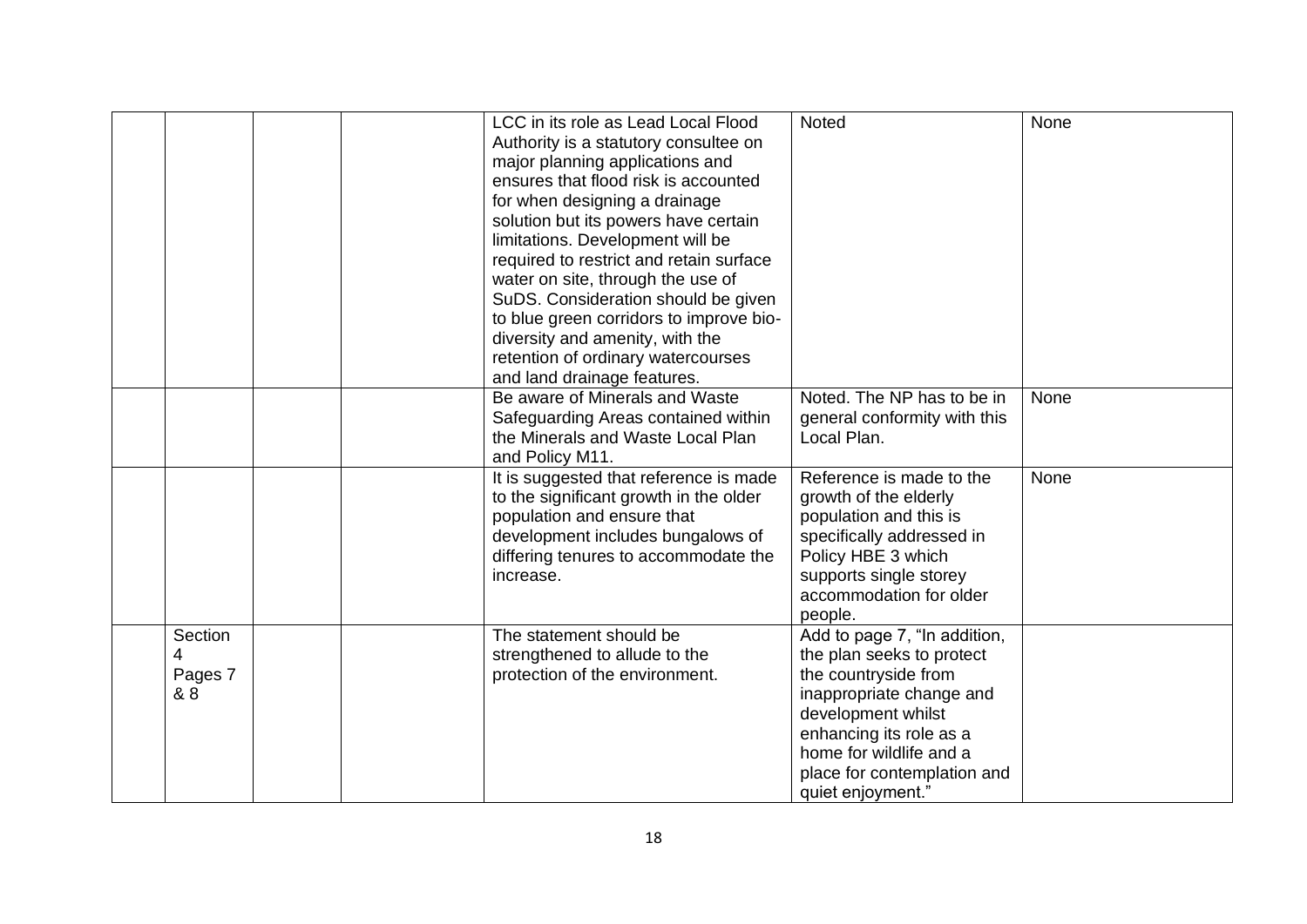|    | Section<br>7A<br>Page 23<br>4 <sup>th</sup> para |                                  |                          | Should the last sentence read "within<br>and outside the village" rather than<br>"without"?                                                                                                                                                                                                                                                                                                       | Agreed                                                                                                          | Change to be made as<br>indicated. |
|----|--------------------------------------------------|----------------------------------|--------------------------|---------------------------------------------------------------------------------------------------------------------------------------------------------------------------------------------------------------------------------------------------------------------------------------------------------------------------------------------------------------------------------------------------|-----------------------------------------------------------------------------------------------------------------|------------------------------------|
|    | General                                          |                                  |                          | Climate change, landscape,<br>biodiversity, green infrastructure,<br>brownfield, soils & agricultural land,<br>strategic environmental assessments,<br>recycling, communities, economic<br>development and superfast<br>broadband are all important matters<br>for neighbourhood plans and should<br>be given due consideration.                                                                  | These are all taken into<br>account.                                                                            | None                               |
| 11 | Section<br>7A<br>Pages<br>18 & 19                | HBE <sub>2</sub>                 | Leics CC as<br>landowner | The housing mix for the SDA will be in<br>accordance with the LP Policy H5,<br>derived from HEDMA 2017. Further<br>the SDA is allocated to meet the<br>housing needs of the wider<br>community, including Misterton with<br>Walcote.                                                                                                                                                              | Agreed – criterion a) to be<br>deleted.                                                                         | Change to be made as<br>indicated  |
|    |                                                  |                                  |                          | LP Policy L1 requires the SDA to<br>provide for structural landscaping on<br>the southern boundary, a community<br>park and the protection of the setting<br>of St Leonard's Church at Misterton.<br>The submitted planning application<br>provides for an area of separation<br>between the proposed development<br>and Misterton, thereby protecting the<br>setting and integrity of Misterton. | Noted                                                                                                           | None                               |
|    |                                                  | HBE <sub>2</sub> d)<br>to $g$ ). |                          | The Transport Assessment submitted<br>with the current planning application<br>includes detailed mitigation measures<br>which address all highways issues to                                                                                                                                                                                                                                      | Noted. The Neighbourhood<br>Plan adds local detail to be<br>taken into account as the<br>development of the SDA | None                               |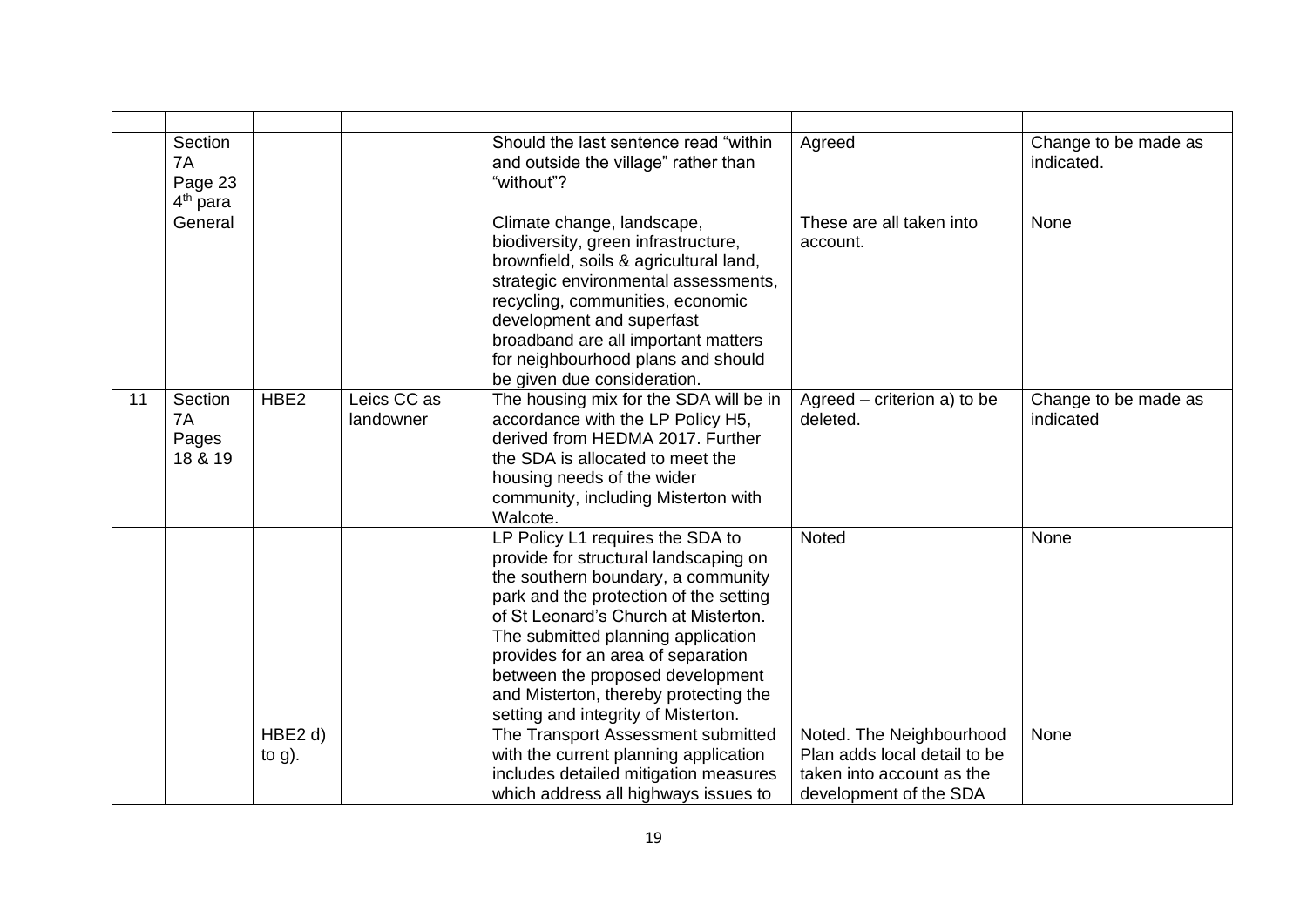|                           | the satisfaction of Highways England<br>and Local Highways Authorities,<br>including a robust network of cycle<br>and footpaths.<br>The LP takes account of existing<br>traffic along the A4304 and its<br>projected increase.                                                                                                                                                                                                                                                                                                                                                                                                                                                      | takes place and will help the<br>developer apply the general<br>Local plan policy.                        |      |
|---------------------------|-------------------------------------------------------------------------------------------------------------------------------------------------------------------------------------------------------------------------------------------------------------------------------------------------------------------------------------------------------------------------------------------------------------------------------------------------------------------------------------------------------------------------------------------------------------------------------------------------------------------------------------------------------------------------------------|-----------------------------------------------------------------------------------------------------------|------|
| HBE2 h)<br>to $j$ ).      | The current planning application,<br>developed in consultation with<br>relevant stakeholders, addresses<br>environmental considerations in<br>accordance with LP policy L1 and<br>measures can be secured by<br>appropriately worded conditions and<br>s. 106 obligations.                                                                                                                                                                                                                                                                                                                                                                                                          | We look forward to being<br>consulted on the content of<br>the S106 agreement to<br>address these issues. | None |
| HBE2 k)<br>and<br>page 17 | LP policy L1 requires a community<br>park and the current planning<br>application proposes the Swift Valley<br>Community Park within the<br>development boundary. It is<br>considered inappropriate to extend<br>the area of the park beyond the limits<br>of the SDA. Such a proposal could not<br>be implemented by the SDA.<br>Nevertheless, affording some<br>protection to land east of the SDA<br>would fulfil a number of important<br>functions by protecting certain<br>features and providing a greater area<br>of separation between the SDA and<br>neighbouring communities. Existing<br>access should be maintained,<br>although wider access would be<br>unrealistic. | Noted                                                                                                     | None |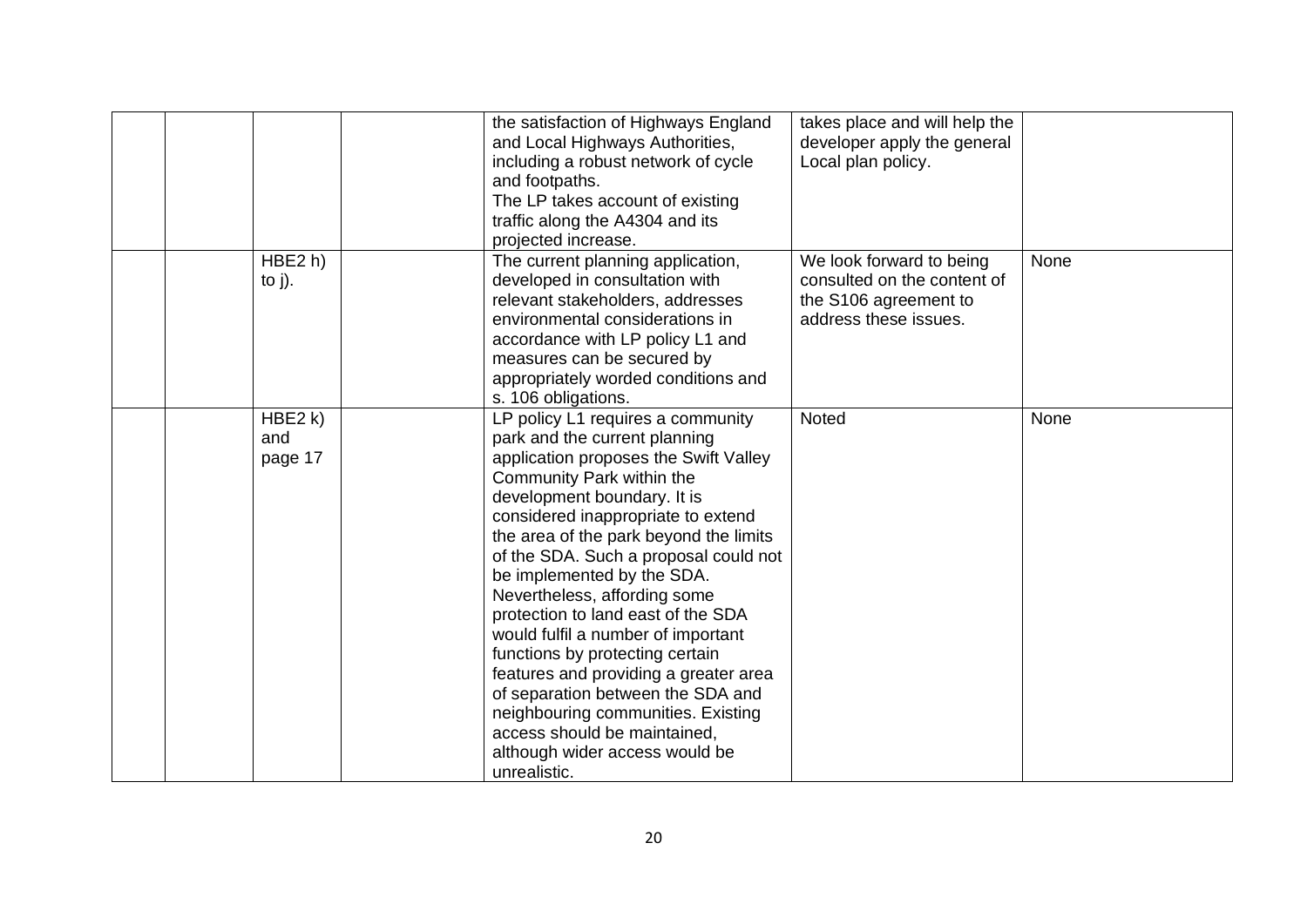|                          | HBE <sub>2I</sub> ) | The mitigation measures required<br>have been addressed in the current<br>outline planning application and can<br>be secured by appropriately worded<br>conditions.                                                                                                                                                                                                      | <b>Noted</b>                                                                                                                                                                                                                        | None                               |
|--------------------------|---------------------|--------------------------------------------------------------------------------------------------------------------------------------------------------------------------------------------------------------------------------------------------------------------------------------------------------------------------------------------------------------------------|-------------------------------------------------------------------------------------------------------------------------------------------------------------------------------------------------------------------------------------|------------------------------------|
| Section<br>7A<br>Page 23 | HBE <sub>6</sub>    | Local plan policy H5 criterion 3<br>requires only 4% of all development<br>over 100 dwellings to be designed to<br>category M4(2) Category 2 of the<br>building regs. The NP has not<br>demonstrated why all properties<br>should meet this standard.                                                                                                                    | It is an aspiration and is<br>being delivered by many<br>house builders nationally.<br>The policy says 'should'<br>rather than 'must'.                                                                                              | None                               |
| Section<br>7B<br>Page 30 | ENV1                | Whilst this is supported, the NP<br>should be mindful that the NPPF says<br>that LGS should be discreet areas of<br>specific local important rather than<br>extensive tracts of land.                                                                                                                                                                                    | The areas chosen are<br>considered appropriate<br>following an extensive<br>assessment process.                                                                                                                                     | None                               |
| Page 31                  | ENV <sub>2</sub>    | Supported                                                                                                                                                                                                                                                                                                                                                                | <b>Noted</b>                                                                                                                                                                                                                        | None                               |
| Page 34                  | ENV4                | Supported - measure for protection of<br>Park Lodge, Misterton will be secured<br>through the proposals for the SDA.                                                                                                                                                                                                                                                     | Noted                                                                                                                                                                                                                               | None                               |
| Page 37                  | ENV <sub>6</sub>    | Supported                                                                                                                                                                                                                                                                                                                                                                | <b>Noted</b>                                                                                                                                                                                                                        | None                               |
| Page 39                  | ENV7                | The protection and designation of<br>important views needs to take account<br>of likely changes having regard to the<br>policies in the LP.<br>In particular it is suggested that the<br>direction of No3 should be directly at<br>St. Mary's Church tower, Lutterworth.<br>No8 should be positions to the east of<br>the proposed access and spine road<br>for the SDA. | Agreed - arrow 3 will be<br>redirected towards St<br>Mary's Church. Arrow 8<br>should be on a reciprocal<br>heading. Also alter<br>wordings to "Gateway view<br>from the M1 south east into<br>the NP area and Misterton<br>Church. | Change to be made as<br>indicated. |
| Page 40                  | ENV8                | The proposal for energy generation is<br>supported but the policy should not<br>constrain the commercial generation                                                                                                                                                                                                                                                      | Sentence already changed<br>in line with HDC<br>recommendation.                                                                                                                                                                     | Change to be made as<br>indicated. |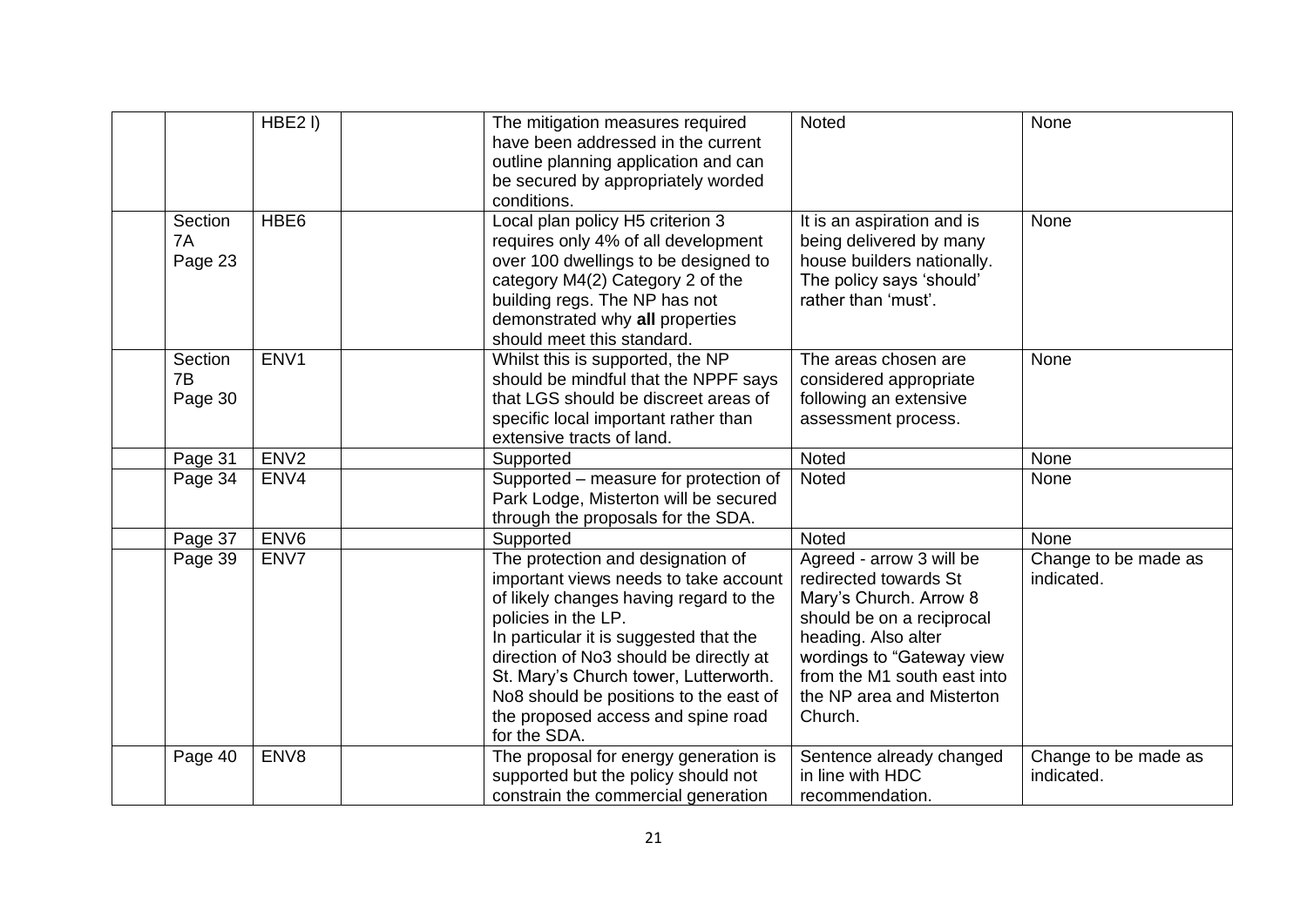|    | Section<br>7D            | $BE1 -$<br>BE <sub>5</sub> |                                | of renewable energy subject to the<br>benefits outweighing any potential<br>harm.<br>All supported, particularly the potential<br>for creating a second income stream                                                                                                                                                                                                                                                              | Noted                                                                                                                                                                                                                                                                                                                                                                                                                                                                         | None |
|----|--------------------------|----------------------------|--------------------------------|------------------------------------------------------------------------------------------------------------------------------------------------------------------------------------------------------------------------------------------------------------------------------------------------------------------------------------------------------------------------------------------------------------------------------------|-------------------------------------------------------------------------------------------------------------------------------------------------------------------------------------------------------------------------------------------------------------------------------------------------------------------------------------------------------------------------------------------------------------------------------------------------------------------------------|------|
|    | Pages<br>$47 - 50$       |                            |                                | in BE4.                                                                                                                                                                                                                                                                                                                                                                                                                            |                                                                                                                                                                                                                                                                                                                                                                                                                                                                               |      |
| 12 | Section<br>7B<br>Page 33 | ENV <sub>3</sub>           | Name &<br>address<br>supplied. | Two key areas of land are not<br>identified for protection and are within<br>the red line in Figure 2 (page 14). One<br>links open space 1104 in Figure 7<br>(page 33) with Brook Street and both<br>provide valuable wildlife habitat and<br>open space and should be protected.<br>There is no other wildlife site within<br>the red line. (A plan is provided).                                                                 | Noted. The land in question<br>is not considered<br>appropriate for designation<br>as Open Space, Sports and<br>Recreation sites as they do<br>not meet the criteria. The<br>spinney/land at the end of<br><b>Brook Street has been</b><br>included in the limits to<br>development since at least<br>HDC's 2011 core strategy<br>and there is not sufficient<br>reason to change this<br>designation. The other<br>piece of land already has<br>outline planning permission. | None |
|    | Page 34                  | ENV4                       |                                | Further if the spinney (which has<br>recently increased in size) opposite<br>Hall Cottage, Brook Street is<br>developed it will have a detrimental<br>impact on the cottage from a parking<br>and vehicle movement perspective<br>and also visually on this historic part<br>of the village. This is a significant<br>concern for residents and also for<br>emergency services and STW which<br>has 2hr access to the Water Works. | If any proposed<br>development of the spinney<br>impacts on the setting of<br>Hall Cottage, Policy Env 4<br>will apply and the<br>designation of Hall Cottage<br>will be taken into account.                                                                                                                                                                                                                                                                                  | None |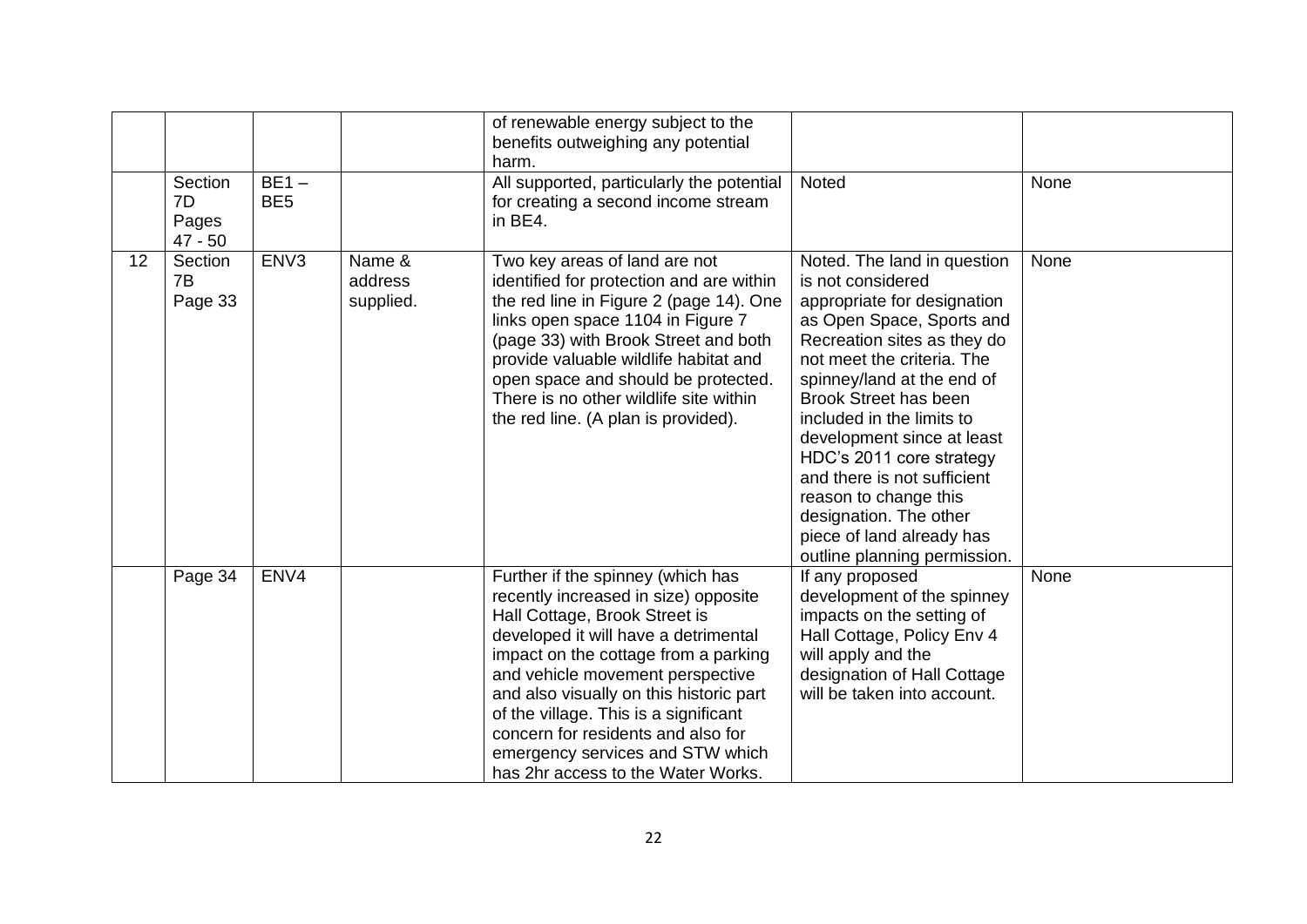|    | General |                         |                                | There is a lack of wildlife sites within<br>the red line (page 14).                                                                                                                                                                                                                                                                                                                                                                              | Noted                                                                                                                                                     | None                               |
|----|---------|-------------------------|--------------------------------|--------------------------------------------------------------------------------------------------------------------------------------------------------------------------------------------------------------------------------------------------------------------------------------------------------------------------------------------------------------------------------------------------------------------------------------------------|-----------------------------------------------------------------------------------------------------------------------------------------------------------|------------------------------------|
| 13 |         | <b>ENV 3 &amp;</b><br>4 | Name &<br>address<br>supplied. | Substantially the same points as<br>those made by Mr & Mrs Lott above                                                                                                                                                                                                                                                                                                                                                                            | Noted                                                                                                                                                     | None                               |
| 14 |         | TR <sub>1</sub>         | Name &<br>address<br>supplied. | Concerns that the traffic in Walcote is<br>already extremely high making it<br>difficult to exit Brook Street or cross<br>the road for the bus stop/garage. She<br>does not accept that the proposed<br>warehousing & development at<br>Lutterworth will not increase the traffic<br>or that a pedestrian crossing would<br>not help.<br>Also concerns that the proposed<br>development will impact on the<br>already poor drainage in the area. | Noted. The Neighbourhood<br>Plan cannot prevent the<br>development at Lutterworth<br>which is a strategic scheme,<br>but can help mitigate its<br>impact. | None                               |
| 15 |         | ENV4                    | Name &<br>address<br>supplied. | The roofs of 4 to 10 Brook Street are<br>concrete tiles and not as stated.                                                                                                                                                                                                                                                                                                                                                                       | Noted. Change to be made<br>to reflect this.                                                                                                              | Change to be made as<br>indicated. |